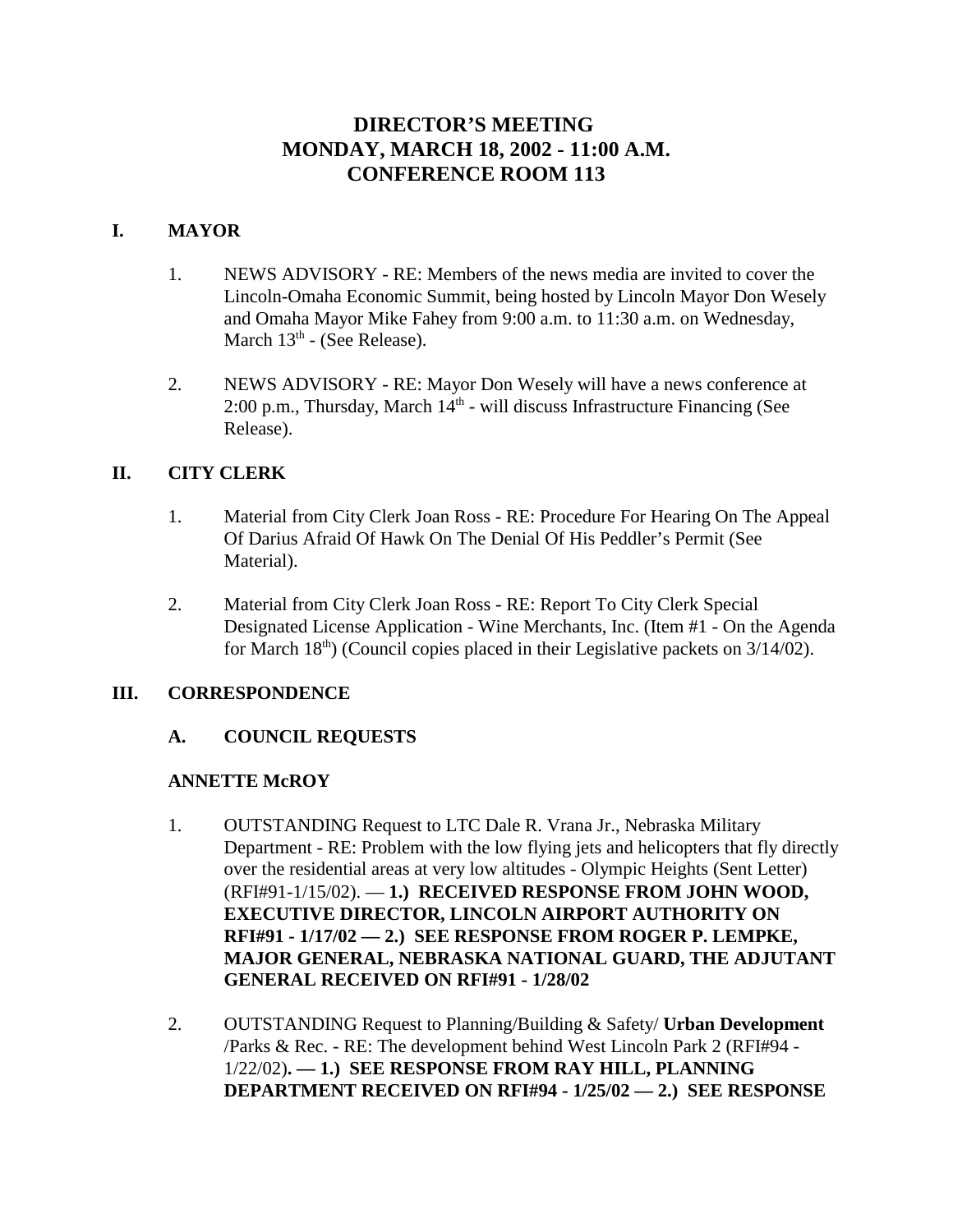# **FROM CHUCK ZIMMERMAN, BUILDING & SAFETY DEPARTMENT RECEIVED ON RFI#94 - 1/28/02 —3.) SEE RESPONSE FROM MARK CANNEY, PARKS & RECREATION, RECEIVED ON RFI #94 - 01-29-02**

- 3. OUTSTANDING Request to Urban Development Department **/Mayor's Office** RE: The Antelope Valley project's community development - grant money (RFI#96 - 1/30/02). — **1.) SEE RESPONSE FROM WYNN HJERMSTAD, URBAN DEVELOPMENT DEPARTMENT RECEIVED ON RFI#96 - 2/19/02**
- 4. OUTSTANDING Request to **Lynn Johnson, Parks & Recreation Director** RE: A large old tree in Trago Park (RFI#97 - 1/30/02)
- 5. OUTSTANDING Request to **Public Works & Utilities Department** RE: Cardinal Heights (RFI#98 - 2/14/02)
- 6. OUTSTANDING Request to Doug Thomas, Information Services RE: How much does the City of Lincoln spend on licensing for Microsoft products per year? (RFI#103 - 3/4/02)

# **JON CAMP**

1. OUTSTANDING Request to Don Herz, Finance Director - RE: Letter from Dale Gruntorad (RFI#73 - 2/01/02). — **1.) SEE RESPONSE FROM DON HERZ, FINANCE DIRECTOR RECEIVED ON RFI#73 - 3/12/02**

## **TERRY WERNER**

- 1. OUTSTANDING Request to **Lin Quenzer, Ombudsman** RE: The flying patterns & times of the Air National Guard and the effect on a citizen of northwest Lincoln (RFI#36 - 1/14/02). — **1.) SEE RESPONSE FROM COLONEL, ROBERT B. BAILEY, AIR COMMANDER, NEBRASKA AIR NATIONAL GUARD RECEIVED ON RFI#36 - 1/24/02 — 2.) SEE RESPONSE FROM ROGER P. LEMPKE, MAJOR GENERAL, NEBRASKA NATIONAL GUARD, THE ADJUTANT GENERAL RECEIVED ON RFI#36 - 1/28/02**
- 2. OUTSTANDING Request to Public Works & Utilities Department RE: West 'O' Street Overpass (from  $9<sup>th</sup>$  St. East) (RFI#51 - 3/8/02)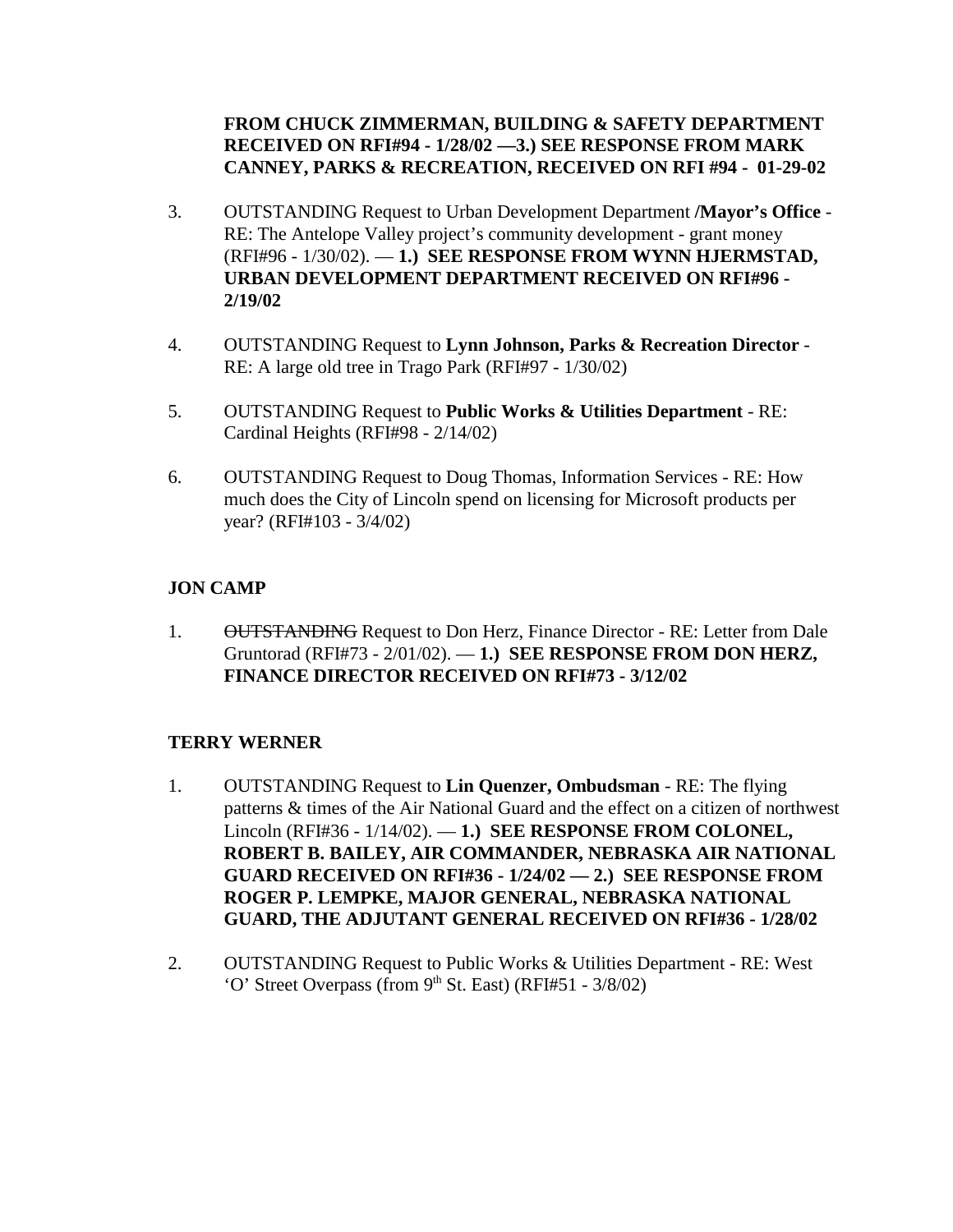# **COLEEN SENG**

- 1. OUTSTANDING Request to Law/Police **/Airport Authority/Mayor's Office** RE: Parking Citations at the Airport (RFI#883 - 1/22/02). — **1.) SEE RESPONSE FROM JOHN C. McQUINN, LAW DEPARTMENT RECEIVED ON RFI#883 - 1/24/02 — 2.) SEE RESPONSE FROM JIM PESCHONG, POLICE DEPARTMENT RECEIVED ON RFI#883 - 2/14/02**
- 2. OUTSTANDING Request to **Public Works & Utilities Department** RE: The traffic study for University Place and Nebraska Wesleyan (RFI#884 - 2/4/02)
- 3. OUTSTANDING Request to LES RE: Street lighting at both  $53^{\text{rd}}$  & Madison and 53rd & Walker (RFI#886 - 2/26/02). — **1.) SEE RESPONSE FROM HARRY KROOS, PUBLIC WORKS & UTILITIES DEPARTMENT RECEIVED IN REGARDS TO RFI#886 - 3/13/02**
- 4. Request to Mayor/Finance/Law RE: Wheel Tax (RFI#888 3/11/02)
- 5. Request to Police/Public Works & Utilities Department RE: The problems in the alleyway behind his house - 5051 Martin (RFI#889 - 3/11/02)
- 6. Request to Building & Safety Department RE: The AllTel signage at Cotner  $\&$ "N" (RFI#890 - 3/11/02). — **1.) SEE RESPONSE FROM MIKE PETERSEN, BUILDING & SAFETY DEPARTMENT RECEIVED ON RFI#890 - 3/14/02**

# **GLENN FRIENDT**

1. OUTSTANDING Request to **Georgia Glass, Personnel Director** - RE: Employee Evaluations (RFI#11 - 2/20/02)

# **JONATHAN COOK**

- 1. OUTSTANDING Request to Steve Schwab, Parks & Recreation Department RE: Tree Grants (RFI#65 - 2/22/02)
- 2. OUTSTANDING Request to Public Works & Utilities Department RE: Sheridan Blvd. Bridge Barriers (RFI#66 - 2/22/02). — **1.) SEE RESPONSE FROM BILL NASS, PUBLIC WORKS & UTILITIES DEPARTMENT RECEIVED ON RFI#66 - 3/8/02**
- 3. OUTSTANDING Request to Public Works & Utilities Department RE: Crosswalk at 1430 South Street (RFI#67 - 2/28/02). — **1.) SEE RESPONSE FROM SCOTT OPFER, PUBLIC WORKS & UTILITIES DEPARTMENT RECEIVED ON RFI#67 - 3/13/02**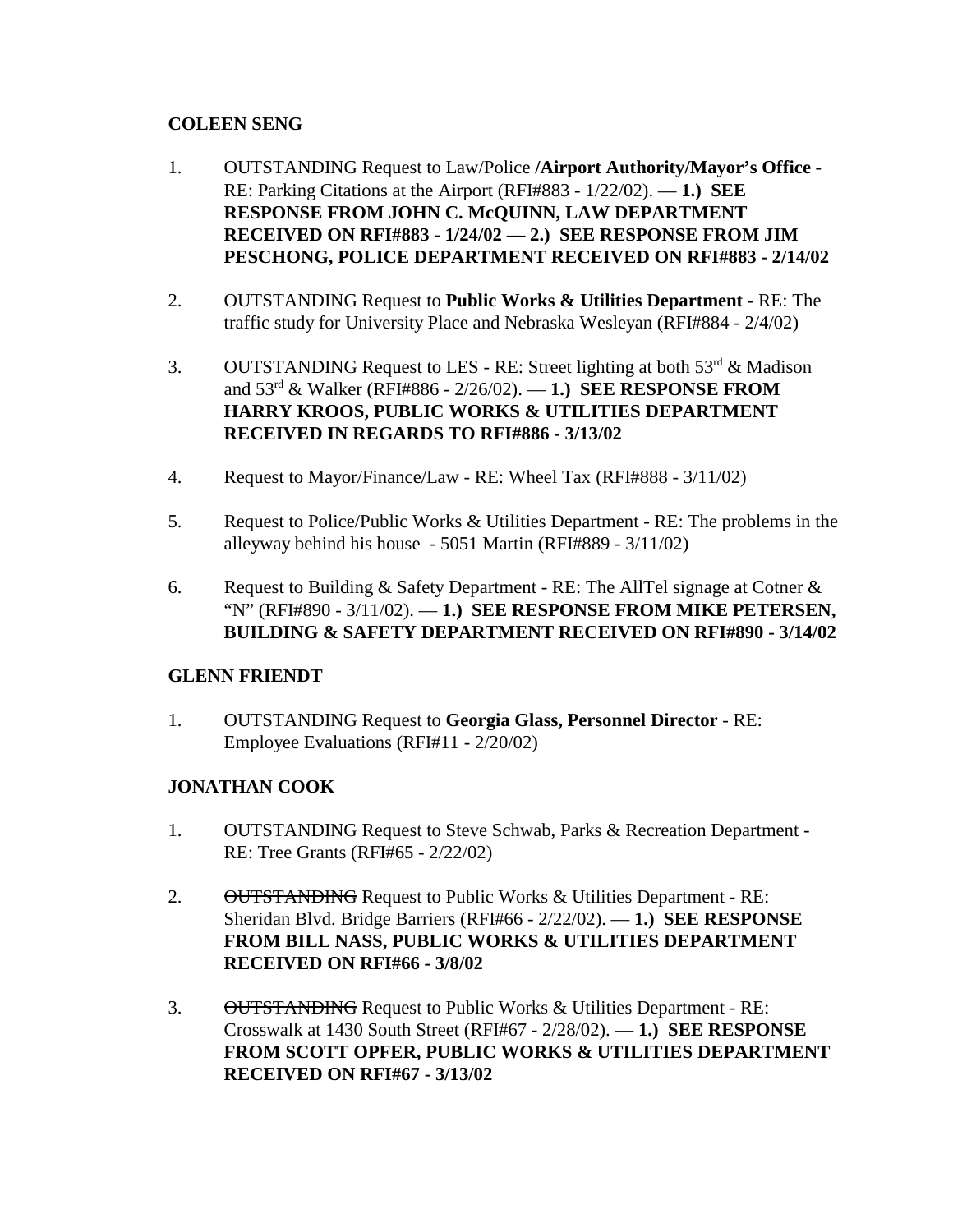4. Request to Lynn Johnson, Parks & Recreation Director - RE: Park Sizes & Categories (RFI#68 - 3/12/02)

# **B. DIRECTORS AND DEPARTMENT HEADS**

## **HUMAN SERVICES**

1. Report from Kit Boesch, Justice Council - RE: Final Draft - Lancaster County Comprehensive Juvenile Services Plan - 2002-2005 (Copy of this Report is on file in the City Council Office).

# **LIBRARY**

- 1. FOR RELEASE RE: Adult Spelling Is Back Spellers Needed (See Release).
- 2. NEWS RELEASE RE: Magic School Bus Week @ your library! (See Release).
- 3. NEWS RELEASE RE: "I Love to Write" Workshop (See Release).

# **PLANNING**

1. Memo & Report from Kathleen Sellman - RE: Study Report Transmittal - Lincoln Transportation Studies - S1-S2 Subarea Transportation Study Report (Council copies placed in their Thursday packets on 3/14/02) (Copy of this Report is on file in the City Council Office).

## **PLANNING COMMISSION FINAL ACTION . . . . .**

1. Final Plat No. 01035 - Appian Way Addition (So. 84<sup>th</sup> Street and Highway 2) Resolution No. PC-00736.

## **POLICE DEPARTMENT**

1. Material - RE: The Appeal of Darius Afraid Of Hawk On The Denial Of His Peddler's Permit - (Item on the Agenda for 3/18/02)(Council copies placed in their Legislative packets on 3/14/02).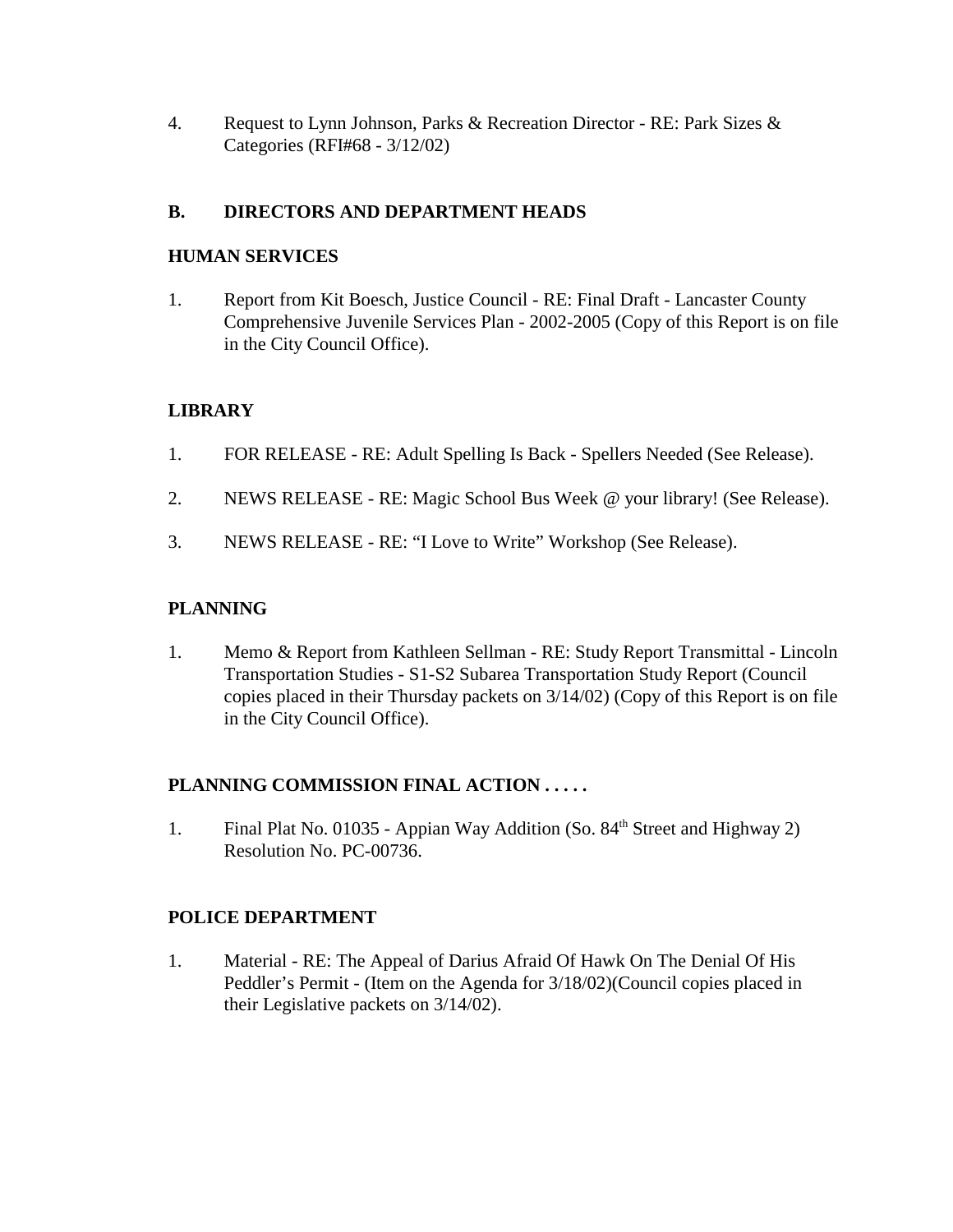## **PUBLIC WORKS & UTILITIES DEPARTMENT**

- 1. Public Works & Utilities ADVISORY RE: The City of Lincoln, Department of Public Works would like to take this opportunity to invite you a public information meeting regarding the rehabilitation of: So.  $33<sup>rd</sup>$  from South St. to High Street and So. 33rd from Calvert St. to Pioneers Blvd. (See Advisory).
- 2. Memo from Roger Figard (RTSD) RE: Traffic Delays caused by the railway line which parallels Highway 2 on the south side (Material Requested by the Council at the "Noon" Meeting on 3/11/02) (Also, this material was on the Director's Agenda for February 18, 2002 under "III. Correspondence - B. Directors and Department Heads - Public Works & Utilities Department - Item#-\*2) (See Material).
- 3. Response Letter from Scott Opfer to Marge Whitlow RE: Your concerns related to the traffic diverter at  $28<sup>th</sup>$  & 'N' Street (See Letter).

# **REAL ESTATE DIVISION**

- 1. InterOffice Memo from Clinton W. Thomas RE: Vacation of Ashbrook Drive (See Memo).
- 2. InterOffice Memo from Clinton W. Thomas RE: Vacation of East-West Alley adjacent to Lot 63, Capital Heights Addition to University Place (See Memo).

# **WEED CONTROL AUTHORITY**

1. Combined Weed Program - City Of Lincoln - February 2002 Monthly Report - Noxious Weed Control Authority.

# **C. MISCELLANEOUS**

- 1. E-Mail from Dan Haase RE: Sprawl-Weary Los Angeles Builds Up and In (See E-Mail).
- 2. Letter from Jason Stiastny RE: The Antelope Valley Project Plans Look's great - All for it (See Letter).
- 3. 10 Format Letters RE: In Support of allowing underage piercing 15 years of age and older - With Parental Consent (See Format Letters).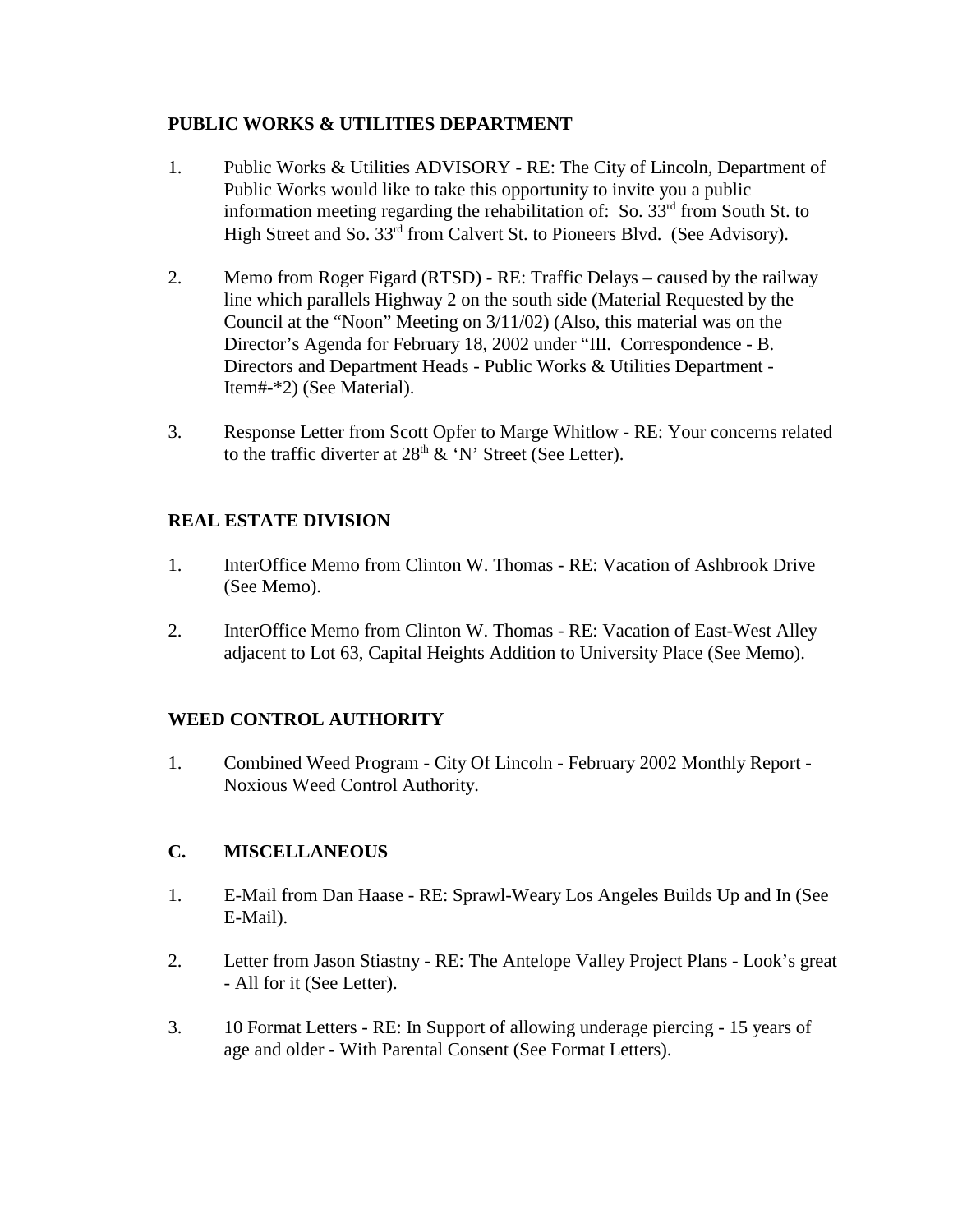- 4. E-Mail from Mike Carlin, Member, Friends of Wilderness Park forwarding the attached document for Mary Roseberry-Brown, the President of the Friends of Wilderness Park – RE: Draft City-County Comprehensive Plan (See Material).
- 5. E-Mail from Lisa J. Good, Interim President, Antelope Park Neighborhood Association - RE: Welfare and Safety of Residents (See E-Mail).
- 6. Material from Michael Kane RE: In The United States District Court For The District Of Nebraska - Michael Phipps Kane vs. Officer L. Rose, 10 John & Jane Does LPD Officers, and Mayor Don Wesely (See Material).
- 7. E-Mail from Todd Paddock RE: Support Environmental Resources Chapter of the Comprehensive Plan (See E-Mail).

## **IV. DIRECTORS**

## **V. CITY COUNCIL MEMBERS**

## **VI. ADJOURNMENT**

da031802/tjg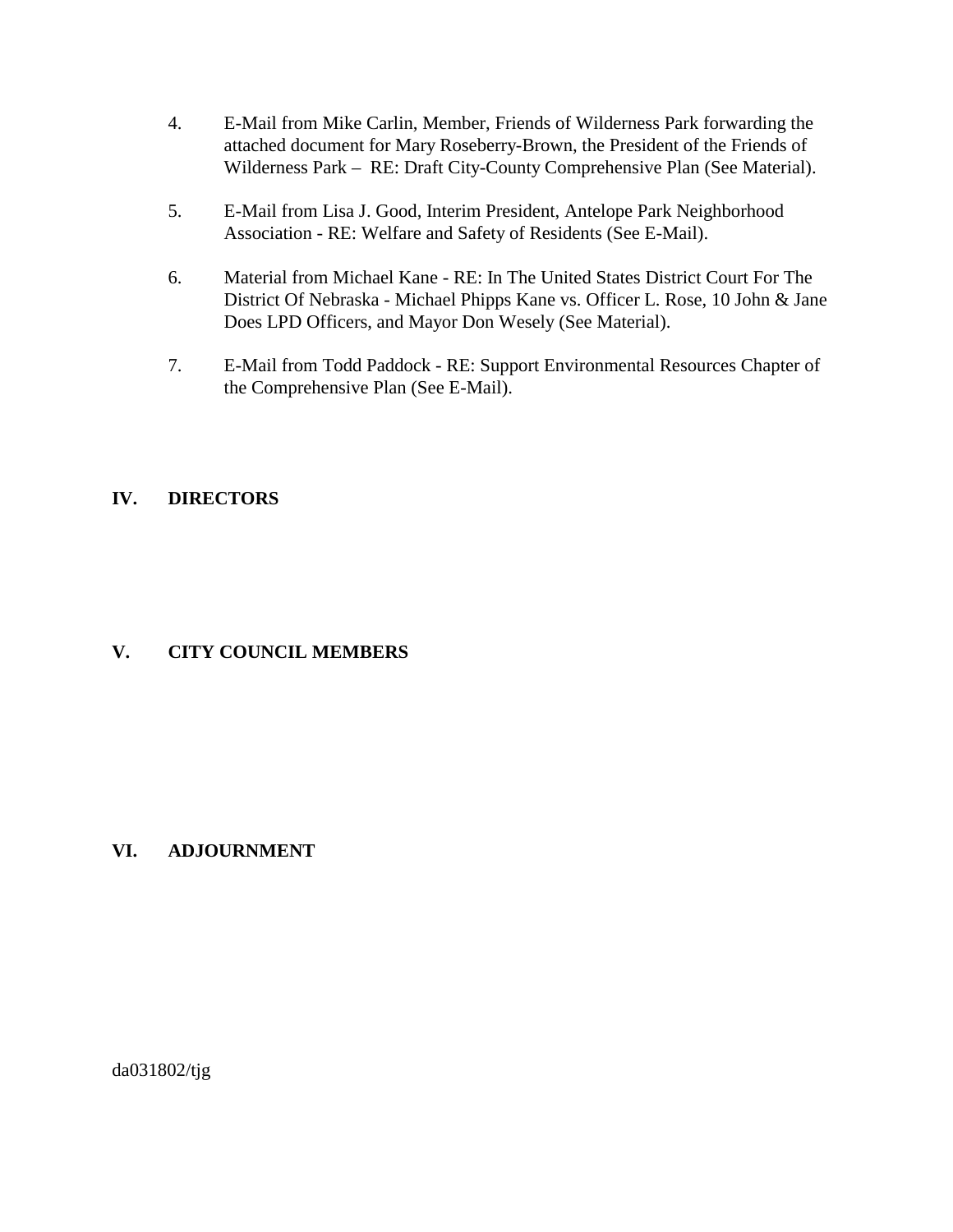# **DIRECTOR'S MEETING MINUTES MONDAY, MARCH 18, 2002 CONFERENCE ROOM 113**

**Council Members Present:** Annette McRoy, Chair; Jonathan Cook, Vice-Chair; Coleen Seng, Ken Svoboda, Glenn Friendt, Terry Werner.

#### **Council Member Absent:** Jon Camp

**Others Present:** Mayor Don Wesely, Ann Harrell, Mark Bowen, Lin Quenzer, Amy Tejral, Mayor's Office; Deputy City Clerk, Teresa Meier-Brock; Dana Roper, City Attorney; Directors and Department Heads; Darrell Podany, Aide to Council Members Camp, Friendt, & Svoboda; Tammy Grammer, City Council Staff and Nate Jenkins, Lincoln Journal Star Representative.

## **I. MAYOR**

Mayor Don Wesely stated to Council that since they've last met there has been a number of activities and indicated that he'll just summarize them. Mayor Wesely stated to Council that last Wednesday, he and Glenn [Friendt] had the chance to participate in the Economic Summit that they had with Omaha. Mayor Wesely stated to Council that he thought it was very interesting and indicated that Glenn [Friendt] can share some of his thoughts on it, but he thought there was some ideas worth pursuing. Mayor Wesely stated to Council that they could find a way to market themselves better uniting our different resources and he thought that was terrific. Mayor Wesely stated to Council that there's some other ideas, so the thought would be that they would probably get together again late in April or early May. Mayor Wesely stated to Council that he thought it was great. Discussion continued with Council and Mayor Wesely on this issue. Mayor Wesely stated to Council that Glenn [Friendt] could brief them more on it at the "Noon" Meeting today, if they would like him too. Mr. Friendt 'thanked' Mayor Wesely and Ms. McRoy for including him and also 'thanked' Ms. McRoy for asking him to attend it. Mr. Friendt stated that he appreciates it.

Mayor Don Wesely stated to Council that in speaking of Summits on Thursday they had Mikhail Gorbachev visit them and it really was an interesting event. Mayor Wesely stated that he doesn't know how many of them had a chance to listen or attend, but it was nice for Lincoln.

Mayor Don Wesely stated to Council that also on Thursday they announced the Infrastructure Finance Reports and asked Council if they have had a Pre-Council Meeting on this issue before. Ms. McRoy stated to Mayor Wesely that they have had it in group briefings. Mayor Wesely commented to Council so they are familiar with the basic conclusion and stated that certainly as they walk through the Comp. Plan as they got briefed just a minute ago on the interjection of the cost that the payment of the cost for infrastructure for the City needs to be discussed. But, he doesn't know if they want to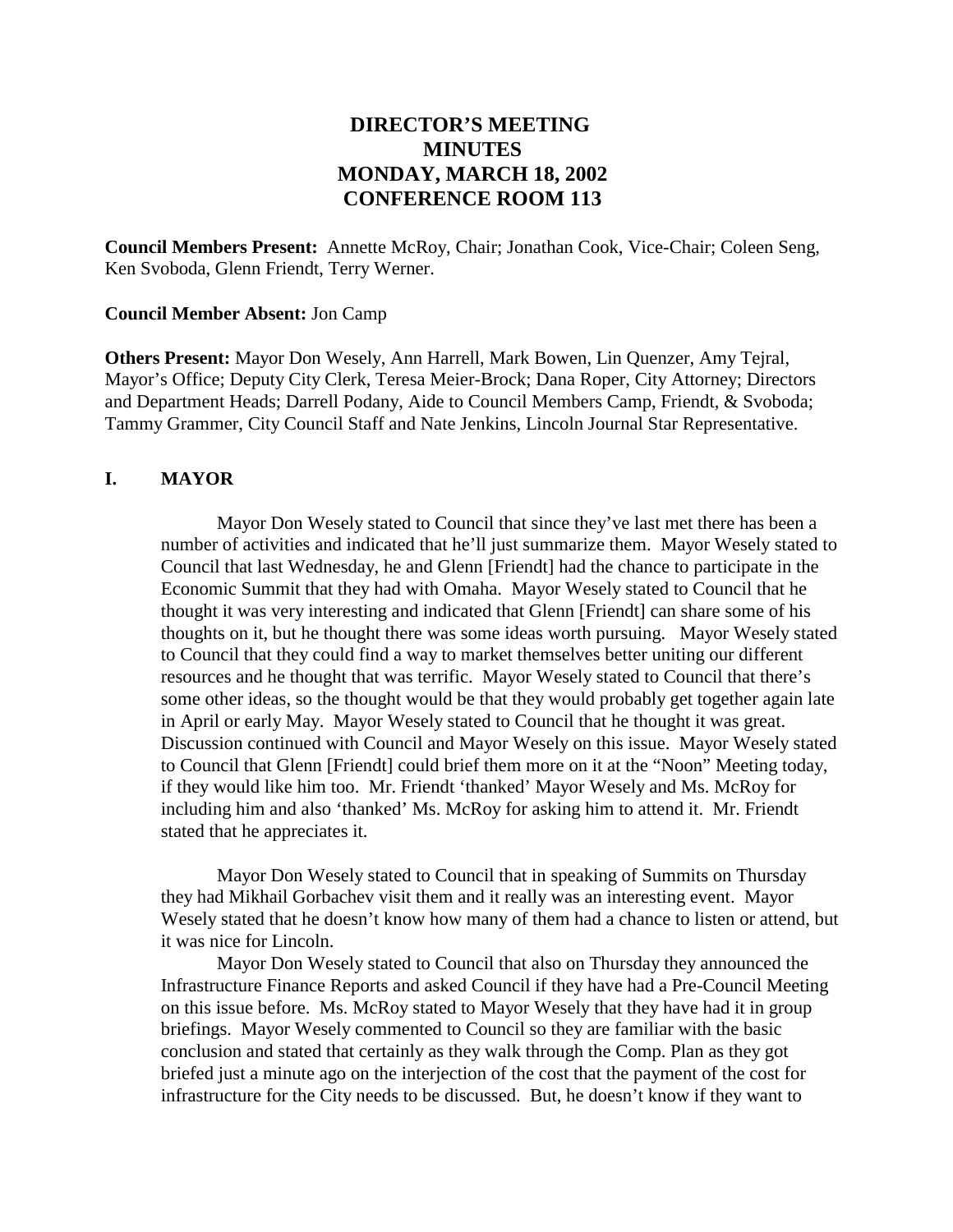have a formal Pre-Council Meeting on it or not. Ms. McRoy stated to Mayor Wesely that she thinks they will have a Pre-Council Meeting on it, but they really don't have a lot of material yet. But, she thinks after tomorrow's open house from what Kent [Morgan] has indicated that there is actually a 7-page Report that goes along with it, so she thinks once they get the material in their hands and review it then they will have a follow up Pre-Council Meeting on it. Mayor Wesely stated to Ms. McRoy okay that makes sense.

Mayor Don Wesely stated to Council that they have a special introduction to make and he will ask Allan Abbott to do it, but they are really excited about it and he thinks today is a good day for them. Allan Abbott stated to Council that he mentioned it last week that they had selected the Antelope Valley Project Manager, Wayne Teten and he's here today. Mr. Abbott stated to Council that he worked with Wayne [Teten] for 7 years when he was the Director of Roads and he was the Deputy Director there. Mr. Abbott stated to Council that Wayne [Teten] brings 38 years of experience with major projects and he has a great deal of talent as working with people. Mr. Abbott stated to Council that Wayne [Teten] is starting today and he will be housed over at Olsson Associates because that is the consultant that's doing most of the design work on this project, so it just made sense to have him located over there where he could have real quick contact with the consulting firm. However, he will be hooked up with the City's computer and they will get his contact numbers for them.

Wayne Teten 'thanked' Mr. Abbott. Mr. Teten stated that he is really excited and stated that this is a monumental project for the City of Lincoln and having been a resident for the last forty-something years, he thinks it is really going to be exciting to see Antelope Valley get going. Mr. Teten stated to Council that sometime, he would like to get together with each of them individually and find out what their concerns are with the project. Council welcomed Wayne [Teten] aboard. Discussion continued with Allan Abbott and Marc Wullschleger on this issue with comments and questions from the Council. After discussion, Ms. McRoy stated to Mr. Abbott so basically all Antelope Valley question's can be asked of Wayne [Teten] for the rest of the time. Mr. Abbott stated to Ms. McRoy that's right. Mayor Wesely stated that he is really pleased to have Wayne [Teten] aboard. Wayne [Teten] 'thanked' everyone.

Mayor Don Wesely stated to Council that Chief Casady is featured in the "World Herald" this morning and they are proud of him. Mayor Wesely stated to Council that Chief Casady is taking on binge drinking on spring break.

Mayor Don Wesely stated to Council that Don Herz received a notice today about UtiliCorp United and asked Mr. Herz to share it with everyone. Don Herz stated to Council that he just received a phone call from UtiliCorp, which is "Peoples Natural Gas/UtiliCorp" about them changing their name effective today to "Aquila". Mr. Herz stated to Council that he thinks "Aquila" is one of their subcity areas, which is a name that's in existence, but they are going to be changing their marketing and all of their trucks will say "Aquila, Inc."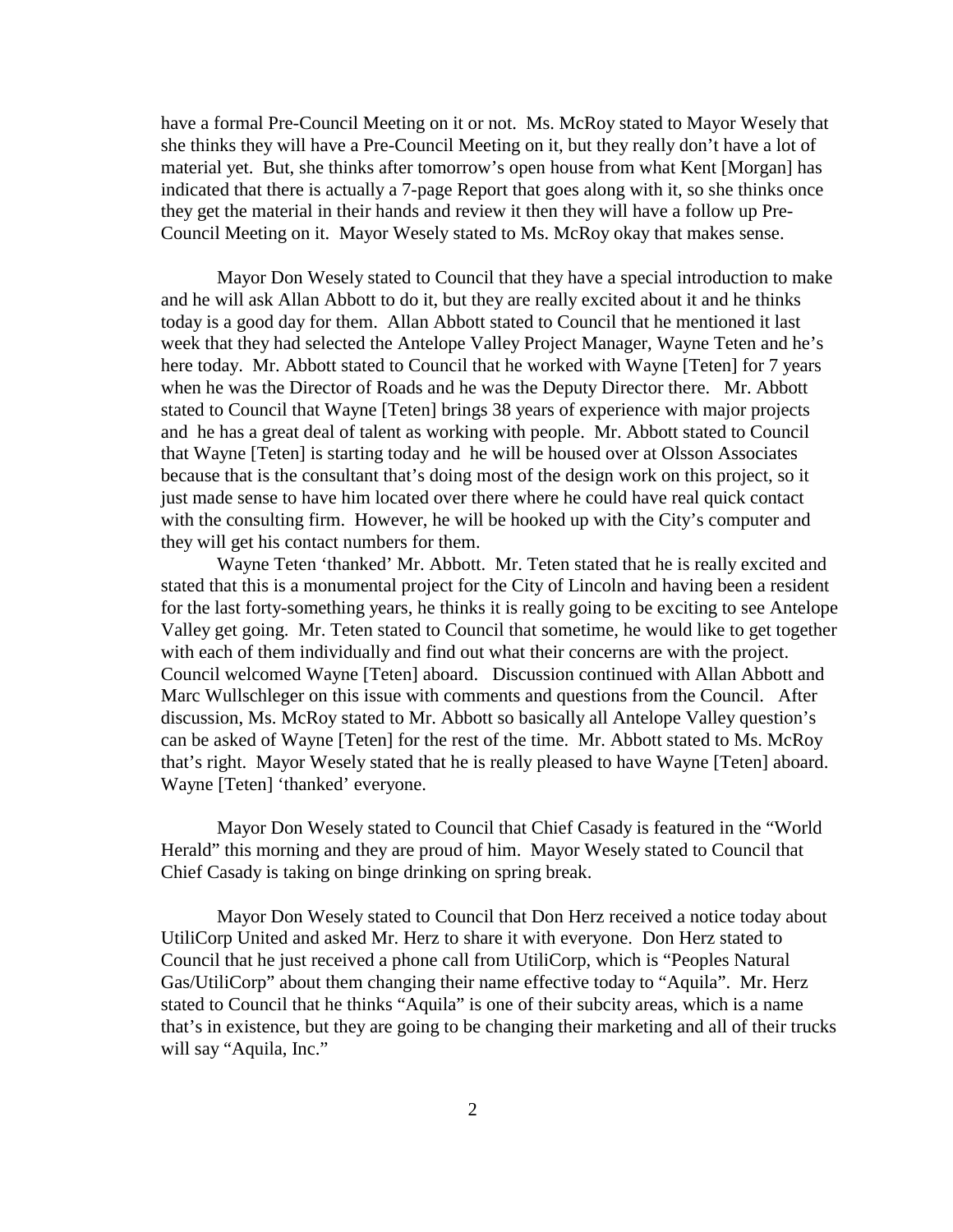- 1. NEWS ADVISORY RE: Members of the news media are invited to cover the Lincoln-Omaha Economic Summit, being hosted by Lincoln Mayor Don Wesely and Omaha Mayor Mike Fahey from 9:00 a.m. to 11:30 a.m. on Wednesday, March  $13<sup>th</sup>$ . — Mayor Don Wesely mentioned this issue during his comments to Council under "I. Mayor". (See that discussion)
- 2. NEWS ADVISORY RE: Mayor Don Wesely will have a news conference at 2:00 p.m., Thursday, March 14<sup>th</sup> - will discuss Infrastructure Financing. — Mayor Don Wesely mentioned this issue during his comments to Council under "I. Mayor". (See that discussion)

#### **II. CITY CLERK**

Deputy City Clerk Teresa Meier-Brock stated to Council that for Public Hearing purposes she would like to call the following items together, but than call them separately in voting session. Deputy City Clerk Teresa Meier-Brock stated to Council that she would like to call Items 9 & 10 [Special Permit 692L - Application of Southview, Inc. to amend the Tabitha New Community Unit Plan for 36 units of elderly or retirement housing within the Tabitha New Community CUP, on property generally located east of Enterprise Drive, north of Folkways Blvd.; & Accepting and approving the preliminary plat of Tabitha New Community  $3<sup>rd</sup>$  Addition for 36 lots, with a waiver of the turnaround radius, sanitary sewer being located on the same side as the water main, and a sidewalk adjacent to the curb, on property generally located east of Enterprise Drive, north of Folkways Blvd.] together; Items 11 & 12 [Special Permit 1940-Application of Hartland Homes, Inc. to develop 209 dwelling units, with a waiver of the rear yard setback, on property generally located at N.W. 56<sup>th</sup> Street, south of W. Leighton Ave.; & Accepting approving the preliminary plat of Cardinal Heights  $1<sup>st</sup>$  Addition for 209 lots and 2 outlots, with a waiver of the lot widthto depth ratio, on property generally located at N.W.  $56<sup>th</sup>$  Street, south of W. Leighton Avenue] together; and if she could call Items 13 through 18 together, which are all Appointments or Reappointments to the Lincoln-Lancaster Women's Commission; and she would like to call Items 19 & 20 [Appointing Dr. John Hansen to the Emergency Medical Services Board for a three-year term expiring March 28, 2005; & Reappointing Charlene Gondring and Dr. Ameeta Martin to the Emergency Medical Services Board for three-year terms expiring March 28, 2005] together. Then, during voting session if she could call Items 21 through 23 [3 items to set hearing dates for April 1, 2002 at 1:30 p.m. for liquor licenses] together on one motion.

Ms. Seng asked if anyone has heard anything about Item 2 [Manager application of Jason E. Hoffman for Prensa Latina Inc. dba "El Puente" at 815 "O" Street] because she has 'no' report for it. Deputy City Clerk Teresa Meier-Brock stated to Ms. Seng that they have 'no' report for it because LPD is recommending denial on it and indicated that Mr. Hoffman has not been able to come in and met with Russ Fosler. Mr. Werner asked Deputy City Clerk Teresa Meier-Brock if he is recommending denial or Pending. Deputy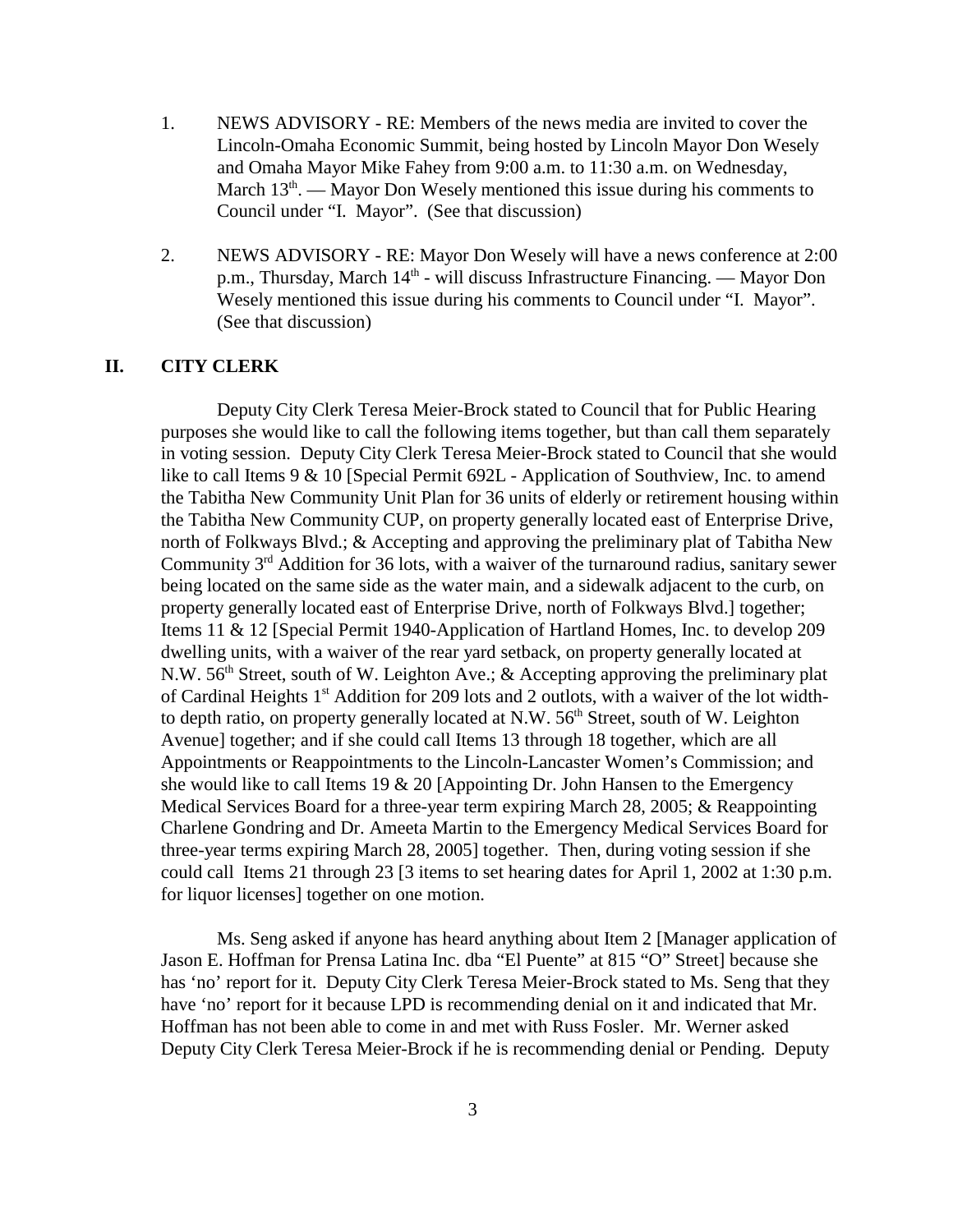City Clerk Teresa Meier-Brock stated to Council that she doesn't know for sure what Russ [Fosler] is recommending. Tammy Grammer stated to Ms. Seng that she talked to Russ [Fosler] on Thursday about the report for it and he will be at the Council Meeting to talk to them about what is going on with it. Ms. Grammer stated to Ms. Seng that from her understanding the applicant never showed up for their interview with Russ [Fosler] and so there's no information on him. Ms. Seng 'thanked' Ms. Grammer.

1. Material from City Clerk Joan Ross - RE: Procedure For Hearing On The Appeal Of Darius Afraid Of Hawk On The Denial Of His Peddler's Permit. — Ms. McRoy asked Deputy City Clerk Teresa Meier-Brock if Darius Afraid Of Hawk will be at the meeting today. Deputy City Clerk Teresa Meier-Brock stated to Ms. McRoy that she doesn't know if he will be at the meeting today because he hasn't contacted their office yet. Deputy City Clerk Teresa Meier-Brock stated to Council that they sent a letter to him by certified mail and they have not received the card back that he received the letter. Ms. McRoy stated to Deputy City Clerk Teresa Meier-Brock okay, so if he's not there once she calls this item they will just proceed and they will not even hold a hearing on it, if he's not there. Deputy City Clerk Teresa Meier-Brock stated to Ms. McRoy that's correct.

Ms. McRoy stated to everyone that Joan Ross is at City Clerk's School getting certified. Deputy City Clerk Teresa Meier-Brock stated that Joan [Ross] is in Kearney.

2. Material from City Clerk Joan Ross - RE: Report To City Clerk Special Designated License Application - Wine Merchants, Inc. (Item #1 - On the Agenda for March  $18<sup>th</sup>$  (Council copies placed in their Legislative packets on  $3/14/02$ ). — NO **COMMENTS** 

#### **III. CORRESPONDENCE**

#### **A. COUNCIL REQUESTS**

## **ANNETTE McROY**

1. OUTSTANDING Request to LTC Dale R. Vrana Jr., Nebraska Military Department - RE: Problem with the low flying jets and helicopters that fly directly over the residential areas at very low altitudes - Olympic Heights (Sent Letter) (RFI#91-1/15/02). — **1.) RECEIVED RESPONSE FROM JOHN WOOD, EXECUTIVE DIRECTOR, LINCOLN AIRPORT AUTHORITY ON RFI#91 - 1/17/02 — 2.) SEE RESPONSE FROM ROGER P. LEMPKE, MAJOR**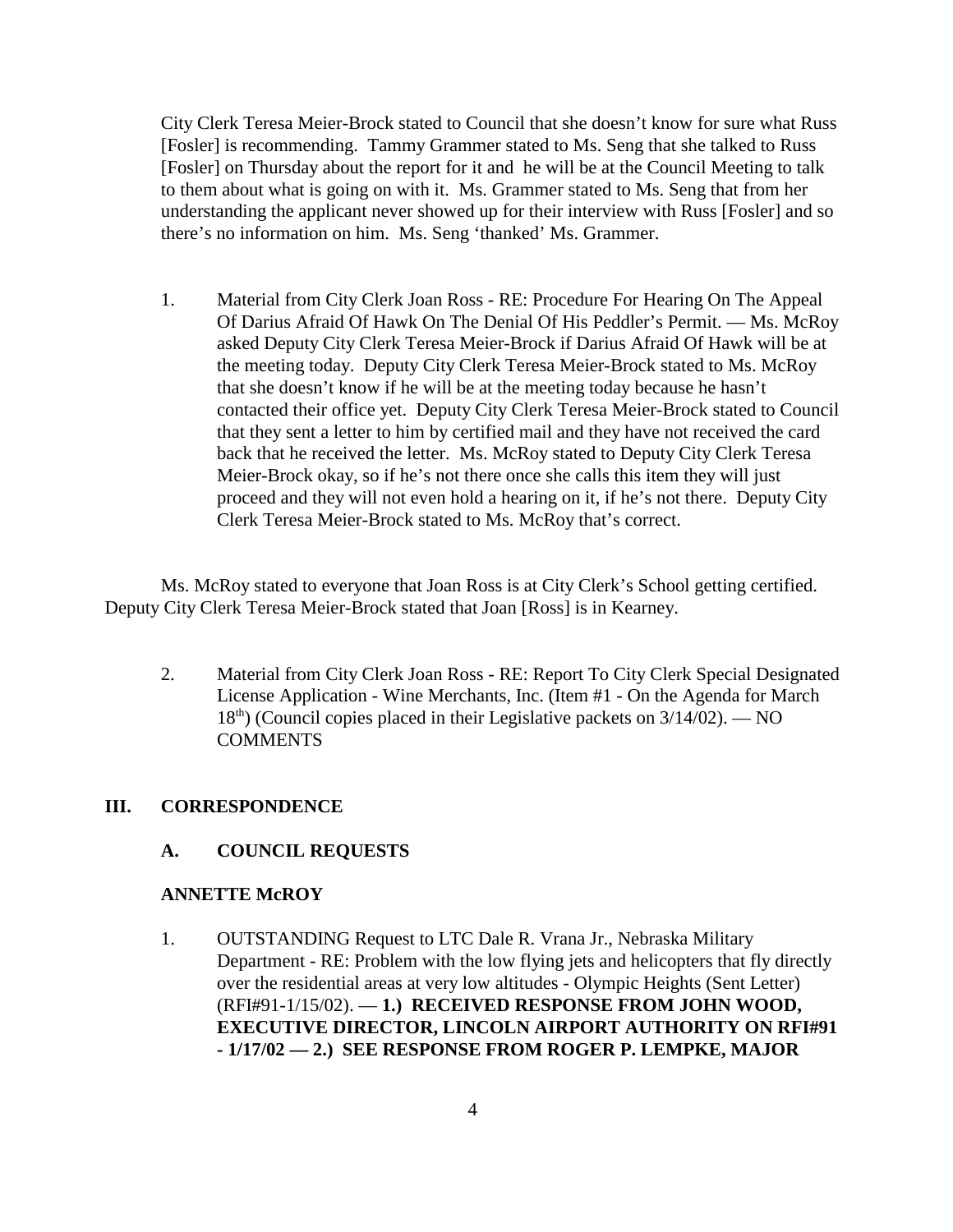**GENERAL, NEBRASKA NATIONAL GUARD, THE ADJUTANT GENERAL RECEIVED ON RFI#91 - 1/28/02. —** Ms. McRoy stated to Tammy Grammer that she can remove this Request For Information (#91) off of the Agenda. Ms. Grammer stated to Ms. McRoy okay.

- 2. OUTSTANDING Request to Planning/Building & Safety/ **Urban Development** /Parks & Rec. - RE: The development behind West Lincoln Park 2 (RFI#94 - 1/22/02)**. — 1.) SEE RESPONSE FROM RAY HILL, PLANNING DEPARTMENT RECEIVED ON RFI#94 - 1/25/02 — 2.) SEE RESPONSE FROM CHUCK ZIMMERMAN, BUILDING & SAFETY DEPARTMENT RECEIVED ON RFI#94 - 1/28/02 —3.) SEE RESPONSE FROM MARK CANNEY, PARKS & RECREATION, RECEIVED ON RFI #94 - 01-29-02. —** NO COMMENTS
- 3. OUTSTANDING Request to Urban Development Department **/Mayor's Office** RE: The Antelope Valley project's community development - grant money (RFI#96 - 1/30/02). — **1.) SEE RESPONSE FROM WYNN HJERMSTAD, URBAN DEVELOPMENT DEPARTMENT RECEIVED ON RFI#96 - 2/19/02**. — Ms. McRoy stated to Tammy Grammer that she can remove this Request For Information (#96) off of the Agenda. Ms. Grammer stated to Ms. McRoy okay.
- 4. OUTSTANDING Request to **Lynn Johnson, Parks & Recreation Director** RE: A large old tree in Trago Park (RFI#97 - 1/30/02). — NO COMMENTS
- 5. OUTSTANDING Request to **Public Works & Utilities Department** RE: Cardinal Heights (RFI#98 - 2/14/02). — Nicole Fleck-Tooze stated to Ms. McRoy that on this Request For Information (#98) she thinks there is a correspondence still coming to Council on this one, which the draft has just been finished. But, basically the response on it will talk about their current CIP not showing any paving for West Adams or N.W. 56<sup>th</sup> Street. Ms. Tooze stated to Ms. McRoy that part of the reason for that is because it is not shown as part of the Transportation Plan on their current Comp. Plan. But, it is proposed to be included in their proposed Comp. Plan, which they were briefed on this morning and if it is approved then Public Works will propose funding for paving in the 2007-2008 CIP. Ms. McRoy stated to Ms. Tooze that she might want to bring this up at the Council Meeting today because the Cardinal Heights is on their Agenda. Ms. Tooze stated to Ms. McRoy okay.
- 6. OUTSTANDING Request to Doug Thomas, Information Services RE: How much does the City of Lincoln spend on licensing for Microsoft products per year? (RFI#103 - 3/4/02). — NO COMMENTS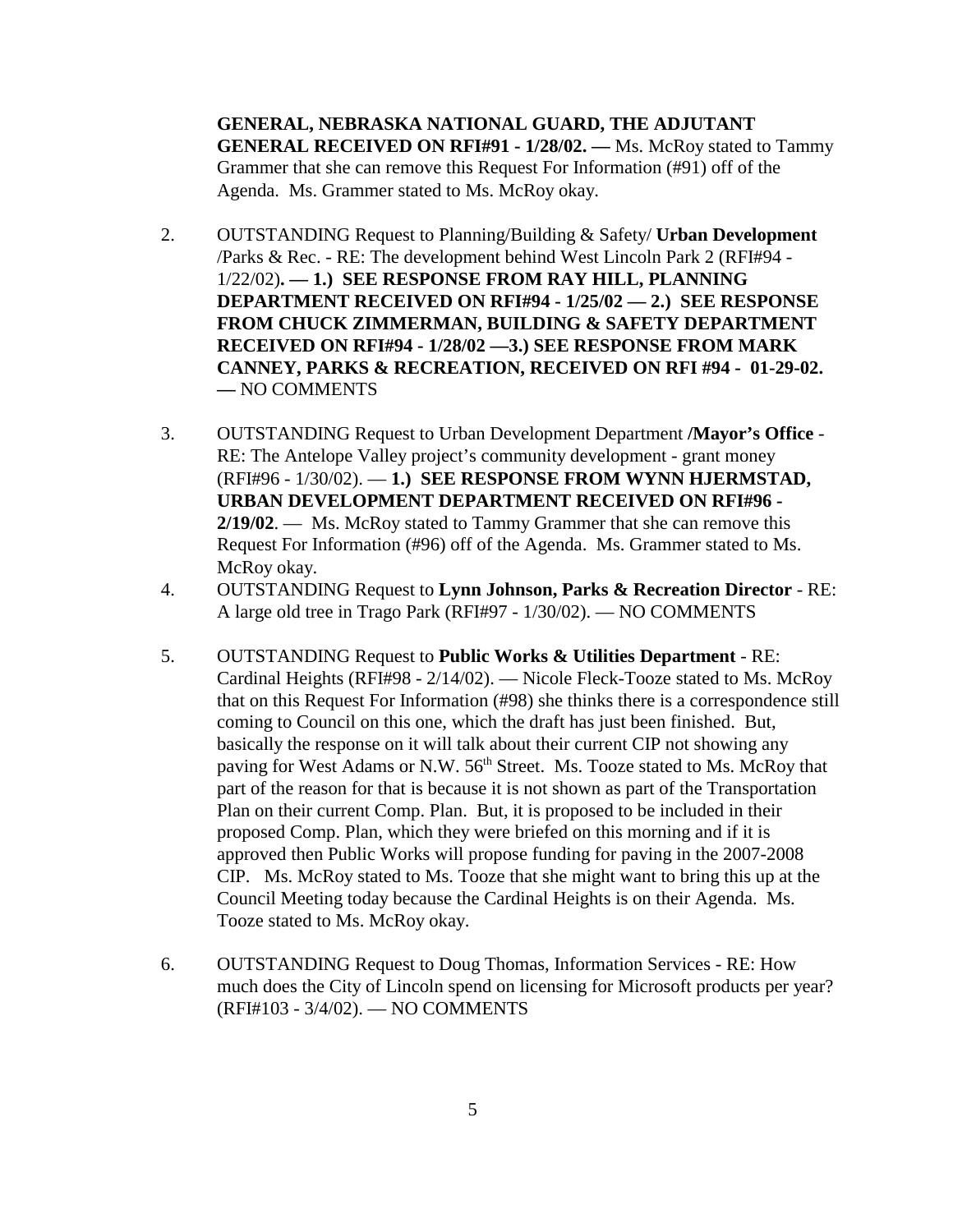## **JON CAMP**

1. OUTSTANDING Request to Don Herz, Finance Director - RE: Letter from Dale Gruntorad (RFI#73 - 2/01/02). — **1.) SEE RESPONSE FROM DON HERZ, FINANCE DIRECTOR RECEIVED ON RFI#73 - 3/12/02**. — JON CAMP ABSENT - NO COMMENTS

## **TERRY WERNER**

- 1. OUTSTANDING Request to **Lin Quenzer, Ombudsman** RE: The flying patterns & times of the Air National Guard and the effect on a citizen of northwest Lincoln (RFI#36 - 1/14/02). — **1.) SEE RESPONSE FROM COLONEL, ROBERT B. BAILEY, AIR COMMANDER, NEBRASKA AIR NATIONAL GUARD RECEIVED ON RFI#36 - 1/24/02 — 2.) SEE RESPONSE FROM ROGER P. LEMPKE, MAJOR GENERAL, NEBRASKA NATIONAL GUARD, THE ADJUTANT GENERAL RECEIVED ON RFI#36 - 1/28/02. —**  NO COMMENTS
- 2. OUTSTANDING Request to Public Works & Utilities Department RE: West 'O' Street Overpass (from  $9<sup>th</sup>$  St. East) (RFI#51 - 3/8/02). — NO COMMENTS

## **COLEEN SENG**

- 1. OUTSTANDING Request to Law/Police **/Airport Authority/Mayor's Office** RE: Parking Citations at the Airport (RFI#883 - 1/22/02). — **1.) SEE RESPONSE FROM JOHN C. McQUINN, LAW DEPARTMENT RECEIVED ON RFI#883 - 1/24/02 — 2.) SEE RESPONSE FROM JIM PESCHONG, POLICE DEPARTMENT RECEIVED ON RFI#883 - 2/14/02. —** Ms. Seng stated to Tammy Grammer that she can remove this Request For Information (#883) off of the Agenda. Ms. Grammer stated to Ms. Seng okay.
- 2. OUTSTANDING Request to **Public Works & Utilities Department** RE: The traffic study for University Place and Nebraska Wesleyan (RFI#884 - 2/4/02). — NO COMMENTS

Ms. Seng stated that she would like to 'thank' the staff for all the answers that they have been getting back.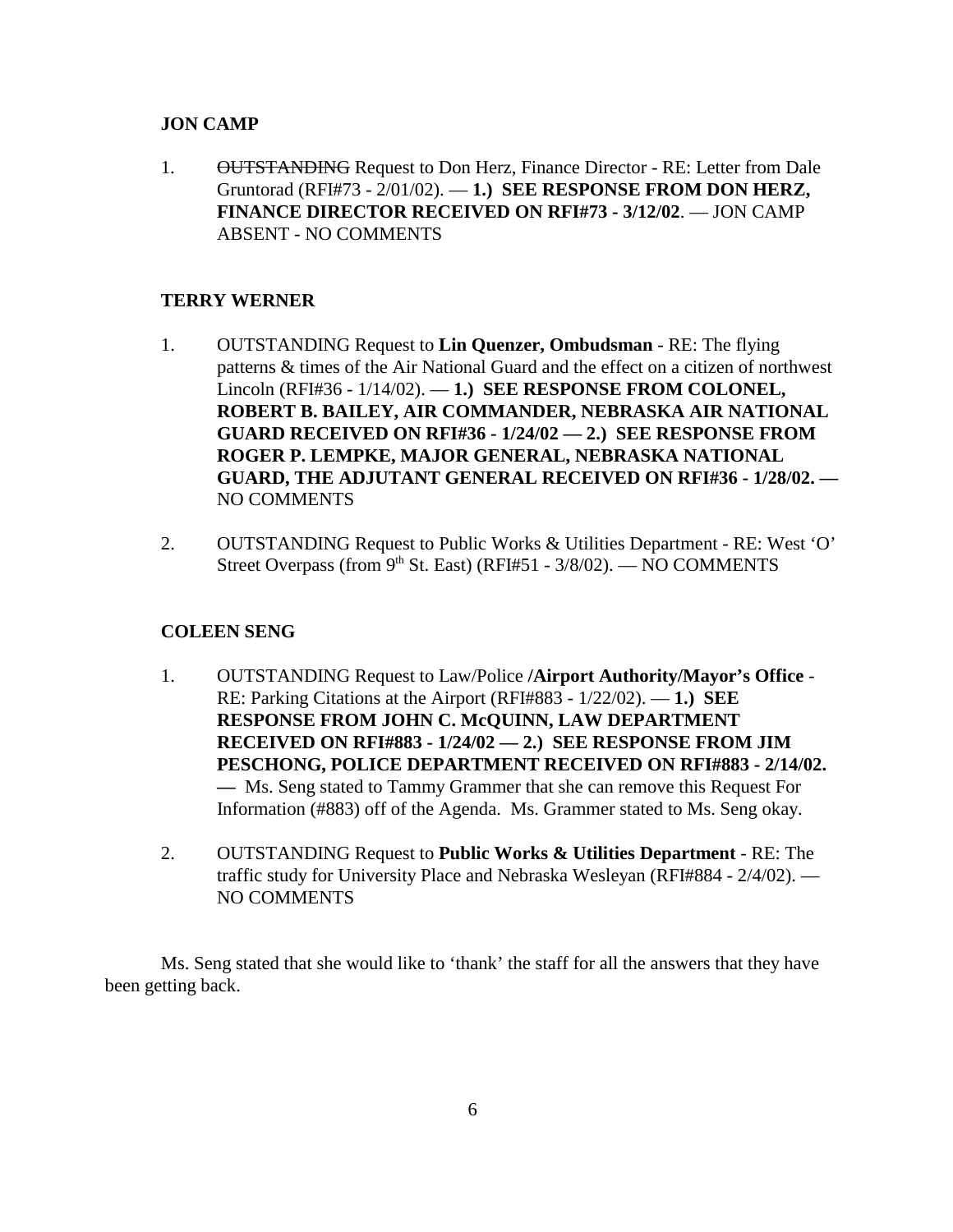3. OUTSTANDING Request to LES - RE: Street lighting at both  $53<sup>rd</sup>$  & Madison and 53rd & Walker (RFI#886 - 2/26/02). — **1.) SEE RESPONSE FROM HARRY KROOS, PUBLIC WORKS & UTILITIES DEPARTMENT RECEIVED IN REGARDS TO RFI#886 - 3/13/02. —** Ms. Seng stated to Tammy Grammer that she can remove this Request For Information (#886) off of the Agenda. Ms. Grammer stated to Ms. Seng okay.

Ms. Seng stated to those who worked around Nebraska Wesleyan on 53<sup>rd</sup> & Madison and  $53<sup>rd</sup>$  & Walker and then hunted for the bush that the girls have called and they decided that the bush has been trimmed. Ms. Seng stated that the Vice-President for Student Affairs called her and said 'well' she's chuckling about it, but she really appreciates everything the City did on sending people out there.

- 4. Request to Mayor/Finance/Law RE: Wheel Tax (RFI#888 3/11/02). NO **COMMENTS**
- 5. Request to Police/Public Works & Utilities Department RE: The problems in the alleyway behind his house - 5051 Martin (RFI#889 - 3/11/02). — NO **COMMENTS**
- 6. Request to Building  $&$  Safety Department RE: The AllTel signage at Cotner  $&$ "N" (RFI#890 - 3/11/02). — **1.) SEE RESPONSE FROM MIKE PETERSEN, BUILDING & SAFETY DEPARTMENT RECEIVED ON RFI#890 - 3/14/02**. — Ms. Seng stated to Tammy Grammer that she can remove this Request For Information (#890) off of the Agenda. Ms. Grammer stated to Ms. Seng okay.

#### **GLENN FRIENDT**

1. OUTSTANDING Request to **Georgia Glass, Personnel Director** - RE: Employee Evaluations (RFI#11 - 2/20/02). — Mr. Friendt asked Georgia Glass if this Request For Information (#11) is clear. Georgia Glass stated to Mr. Friendt 'yes' it is and apologized to him. Ms. Glass stated to Mr. Friendt that she dropped the response off this morning to the City Council Office. Mr. Friendt stated to Ms. Glass okay and stated that he may want to schedule a hour with her or something to follow up on it. Ms. Glass stated to Mr. Friendt okay. Mr. Friendt 'thanked' Ms. Glass.

### **JONATHAN COOK**

1. OUTSTANDING Request to Steve Schwab, Parks & Recreation Department - RE: Tree Grants (RFI#65 - 2/22/02). — NO COMMENTS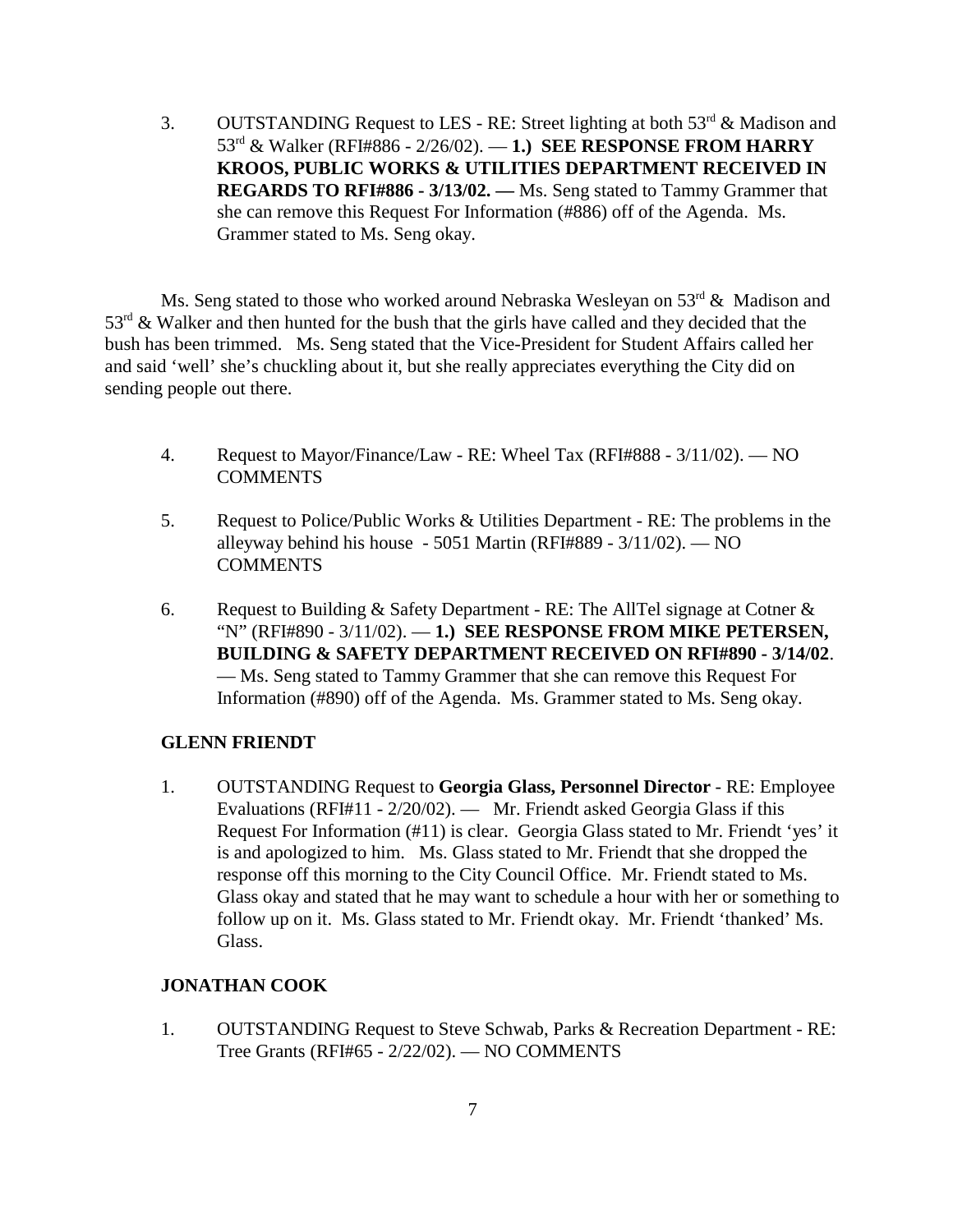- 2. OUTSTANDING Request to Public Works & Utilities Department RE: Sheridan Blvd. Bridge Barriers (RFI#66 - 2/22/02). — **1.) SEE RESPONSE FROM BILL NASS, PUBLIC WORKS & UTILITIES DEPARTMENT RECEIVED ON RFI#66 - 3/8/02. —** NO COMMENTS
- 3. OUTSTANDING Request to Public Works & Utilities Department RE: Crosswalk at 1430 South Street (RFI#67 - 2/28/02). — **1.) SEE RESPONSE FROM SCOTT OPFER, PUBLIC WORKS & UTILITIES DEPARTMENT RECEIVED ON RFI#67 - 3/13/02. —** NO COMMENTS
- 4. Request to Lynn Johnson, Parks & Recreation Director RE: Park Sizes & Categories (RFI#68 - 3/12/02). — NO COMMENTS

## **B. DIRECTORS AND DEPARTMENT HEADS**

## **HUMAN SERVICES**

1. Report from Kit Boesch, Justice Council - RE: Final Draft - Lancaster County Comprehensive Juvenile Services Plan - 2002-2005 (Copy of this Report is on file in the City Council Office). — Ms. McRoy stated that if they have any comments on it that they have to get them in quickly because it has to be approved for more Federal funds.

## **LIBRARY**

- 1. FOR RELEASE RE: Adult Spelling Is Back Spellers Needed. NOTED WITHOUT COMMENTS
- 2. NEWS RELEASE RE: Magic School Bus Week @ your library! NOTED WITHOUT COMMENTS
- 3. NEWS RELEASE RE: "I Love to Write" Workshop. NOTED WITHOUT COMMENTS

#### **PLANNING**

1. Memo & Report from Kathleen Sellman - RE: Study Report Transmittal - Lincoln Transportation Studies - S1-S2 Subarea Transportation Study Report (Council copies placed in their Thursday packets on 3/14/02) (Copy of this Report is on file in the City Council Office). — NOTED WITHOUT COMMENTS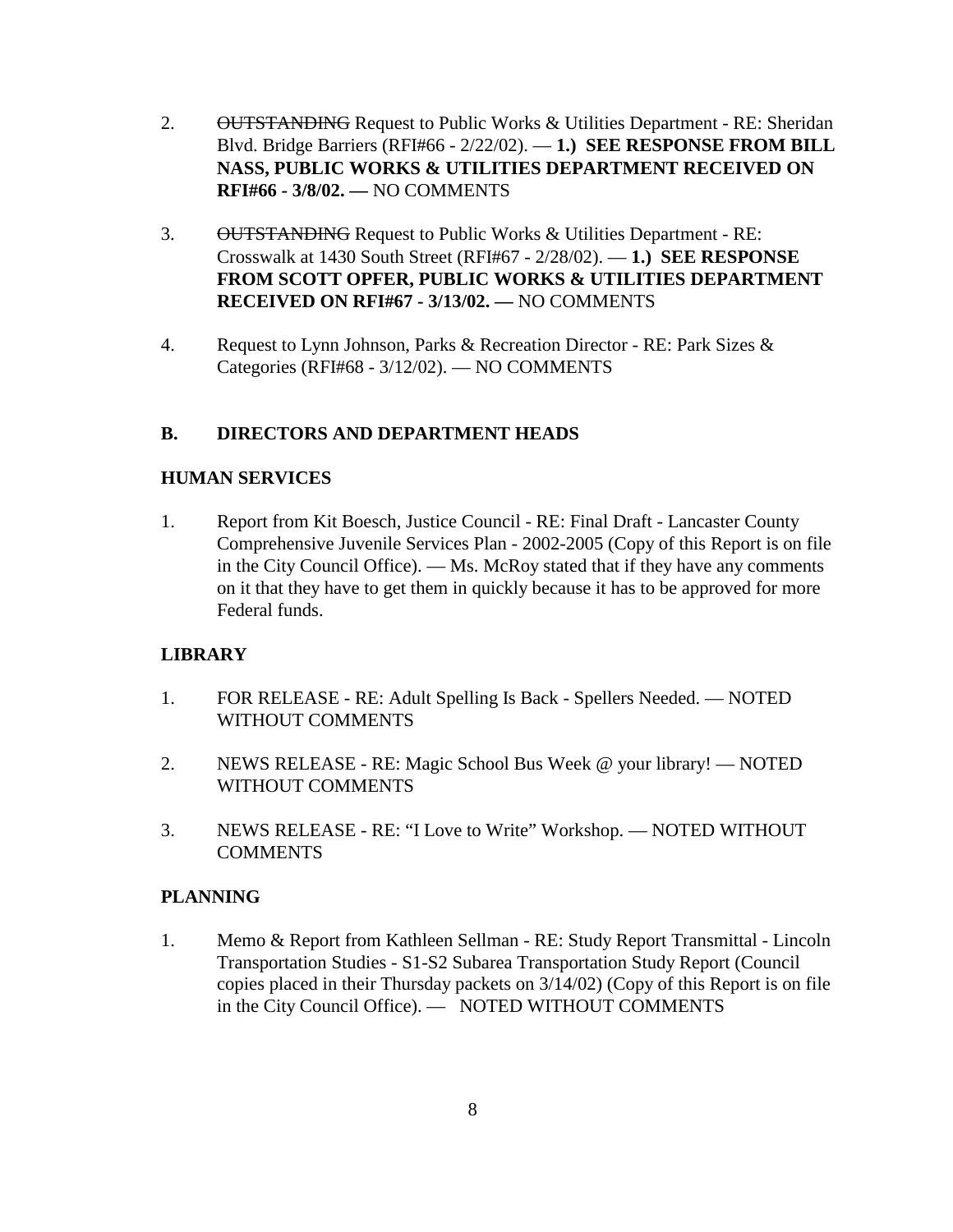#### **PLANNING COMMISSION FINAL ACTION . . . . .**

1. Final Plat No. 01035 - Appian Way Addition (So.  $84<sup>th</sup>$  Street and Highway 2) Resolution No. PC-00736. — NOTED WITHOUT COMMENTS

#### **POLICE DEPARTMENT**

1. Material - RE: The Appeal of Darius Afraid Of Hawk On The Denial Of His Peddler's Permit - (Item on the Agenda for 3/18/02)(Council copies placed in their Legislative packets on 3/14/02). — Ms. McRoy asked Chief Casady if he had anything else that he wanted to add to it and noted that he has given them quite a bit of information on it. Chief Casady stated to Ms. McRoy that the only important thing in there is that he had listed on his application that he was convicted of a felony in 1996 and the ordinance prohibits someone with a felony conviction in the past 10 years from having a Peddler's Permit. Chief Casady stated to Council that the rest of it is all misdemeanors. Chief Casady stated that the gentleman was going to sell the 'Kirby' vacuum cleaners door-to-door. Ms. McRoy stated to Chief Casady okay.

## **PUBLIC WORKS & UTILITIES DEPARTMENT**

- 1. Public Works & Utilities ADVISORY RE: The City of Lincoln, Department of Public Works would like to take this opportunity to invite you a public information meeting regarding the rehabilitation of: So. 33rd from South St. to High Street and So. 33<sup>rd</sup> from Calvert St. to Pioneers Blvd. — NOTED WITHOUT COMMENTS
- 2. Memo from Roger Figard (RTSD) RE: Traffic Delays caused by the railway line which parallels Highway 2 on the south side (Material Requested by the Council at the "Noon" Meeting on 3/11/02) (Also, this material was on the Director's Agenda for February 18, 2002 under "III. Correspondence - B. Directors and Department Heads - Public Works & Utilities Department - Item#-  $*2$ .  $-$  Ms. McRoy stated that they talked about this issue last week and this is a memo that no one had, so they requested a copy of it.
- 3. Response Letter from Scott Opfer to Marge Whitlow RE: Your concerns related to the traffic diverter at  $28<sup>th</sup>$  & 'N' Street. — NOTED WITHOUT COMMENTS

#### **REAL ESTATE DIVISION**

1. InterOffice Memo from Clinton W. Thomas - RE: Vacation of Ashbrook Drive. — Ms. McRoy stated that she had a question regarding this memo, but she didn't write it down, so she will have to call Clint [Thomas] later and talk to him about it.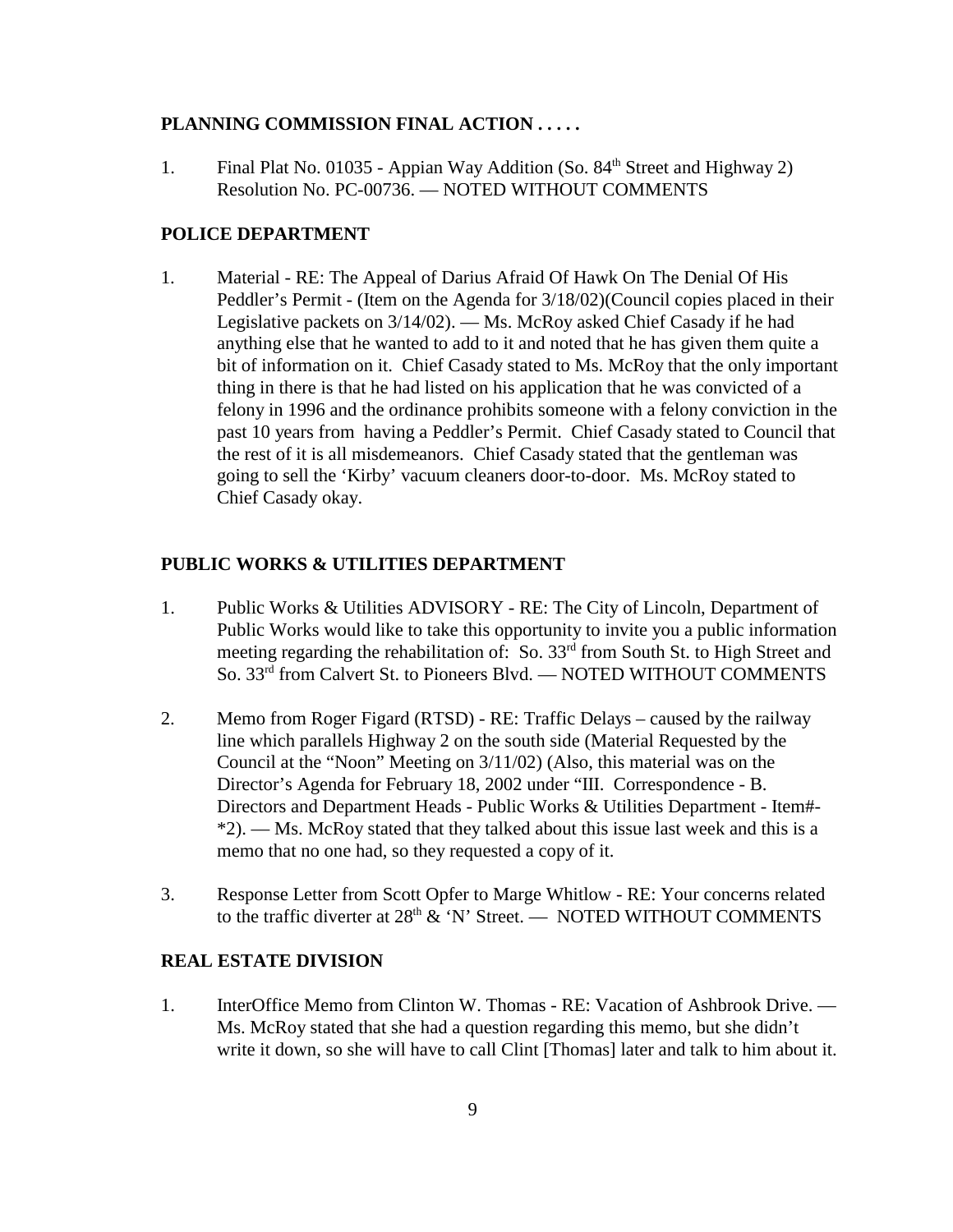2. InterOffice Memo from Clinton W. Thomas - RE: Vacation of East-West Alley adjacent to Lot 63, Capital Heights Addition to University Place. — NOTED WITHOUT COMMENTS

#### **WEED CONTROL AUTHORITY**

1. Combined Weed Program - City Of Lincoln - February 2002 Monthly Report - Noxious Weed Control Authority. — NOTED WITHOUT COMMENTS

## **C. MISCELLANEOUS**

- 1. E-Mail from Dan Haase RE: Sprawl-Weary Los Angeles Builds Up and In. NOTED WITHOUT COMMENTS
- 2. Letter from Jason Stiastny RE: The Antelope Valley Project Plans Look's great - All for it. — NOTED WITHOUT COMMENTS
- 3. 10 Format Letters RE: In Support of allowing underage piercing 15 years of age and older - With Parental Consent. — Ms. McRoy stated that this is regarding the Tattooing and Body Piercing issue that will be coming before them. Ms. McRoy stated to Mr. Svoboda that she thinks he said last week that the Board of Health was going to look at it. Mr. Svoboda stated to Ms. McRoy that they did and was already passed forward to them. Ms. McRoy stated to Mr. Svoboda okay.
- 4. E-Mail from Mike Carlin, Member, Friends of Wilderness Park forwarding the attached document for Mary Roseberry-Brown, the President of the Friends of Wilderness Park – RE: Draft City-County Comprehensive Plan. — NOTED WITHOUT COMMENTS
- 5. E-Mail from Lisa J. Good, Interim President, Antelope Park Neighborhood Association - RE: Welfare and Safety of Residents. — Ms. McRoy asked what else can be done over there on either side of the fence and she asked Chief Casady if they can start issuing tickets on both sides. Chief Casady stated to Ms. McRoy that they will arrest anyone who violates the law and indicated that he has a number of Officers who have been involved in this matter who has responded to the calls. Chief Casady stated that they have had conflicting versions of the events, which they have witnessed kind of both sides in dispute doing things that he would put in the category of being rude and silly, but rude and silly doesn't yet constitute violations of the law. Chief Casady stated that this is not to say that there isn't violations occurring, but when you have conflicting versions and 'no' neutral third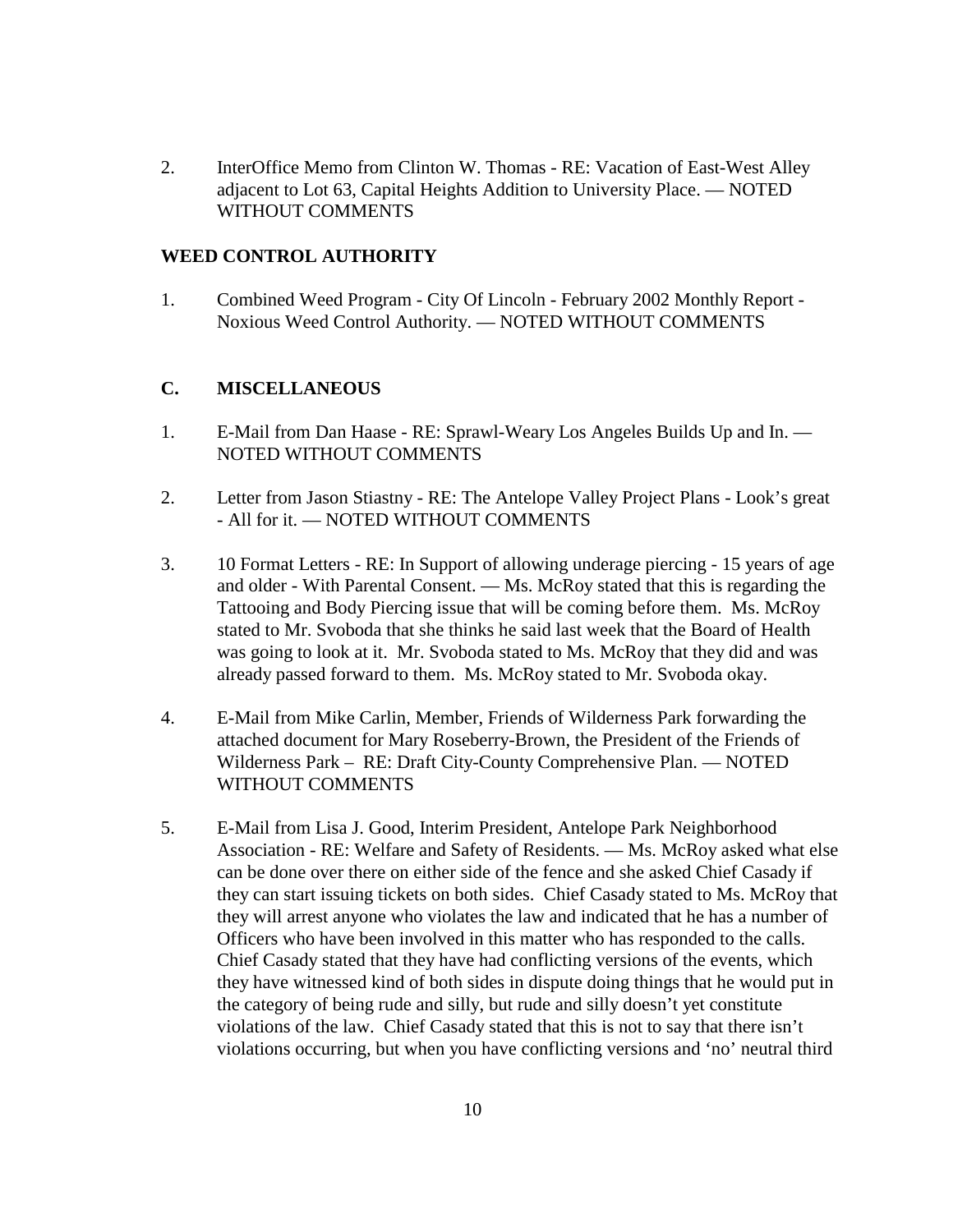party to tell them which one is true about all they can do is keep a close eye on it. Chief Casady stated to Council that he has spoken with Lisa Good and Captain Koluch and Captain Wilhelm have spoken to her as well, so they are watching pretty closely and commented that there's no tolerance for anyone who violates the law. Discussion continued with Council and Chief Casady on this issue with comments and questions from the Council. After discussion, Chief Casady stated that there's kind of a zero tolerance in a neighborhood for anybody on either side that breaks the law and they have communicated that on 'no' uncertain terms. Ms. McRoy stated to Chief Casady okay. Mr. Friendt stated that one of his responses is going to be to Mr. Meader because he suspects that he and his company will have further business in front of the City Council and obeying the law is one thing, but certainly being a good citizen weighs heavily on his opinion for his future projects and he thinks that he is going to let him know that.

- 6. Material from Michael Kane RE: In The United States District Court For The District Of Nebraska - Michael Phipps Kane vs. Officer L. Rose, 10 John & Jane Does LPD Officers, and Mayor Don Wesely. — Ms. McRoy stated that it appears that this case was dismissed.
- 7. E-Mail from Todd Paddock RE: Support Environmental Resources Chapter of the Comprehensive Plan. — NOTED WITHOUT COMMENTS

[Mr. Cook, Vice-Chair read through the Director's Addendum (for March 18th) for Ms. McRoy, Chair]

# **ADDENDUM - (For March 18th)**

## **I. MAYOR**

- 1. NEWS RELEASE RE: Study Identifies Cost Of Growth Mayor says community must reach consensus on sharing costs (Council received their copies in their Thursday packets on 3/1402). — NOTED WITHOUT COMMENTS
- 2. NEWS RELEASE RE: East "O" Street Traffic To Shift Sunday (Council received their copies in their Thursday packets on 3/14/02). — NOTED WITHOUT COMMENTS
- 3. NEWS RELEASE RE: Lingro Compost Available At More Locations. NOTED WITHOUT COMMENTS
- **II. CITY CLERK NONE**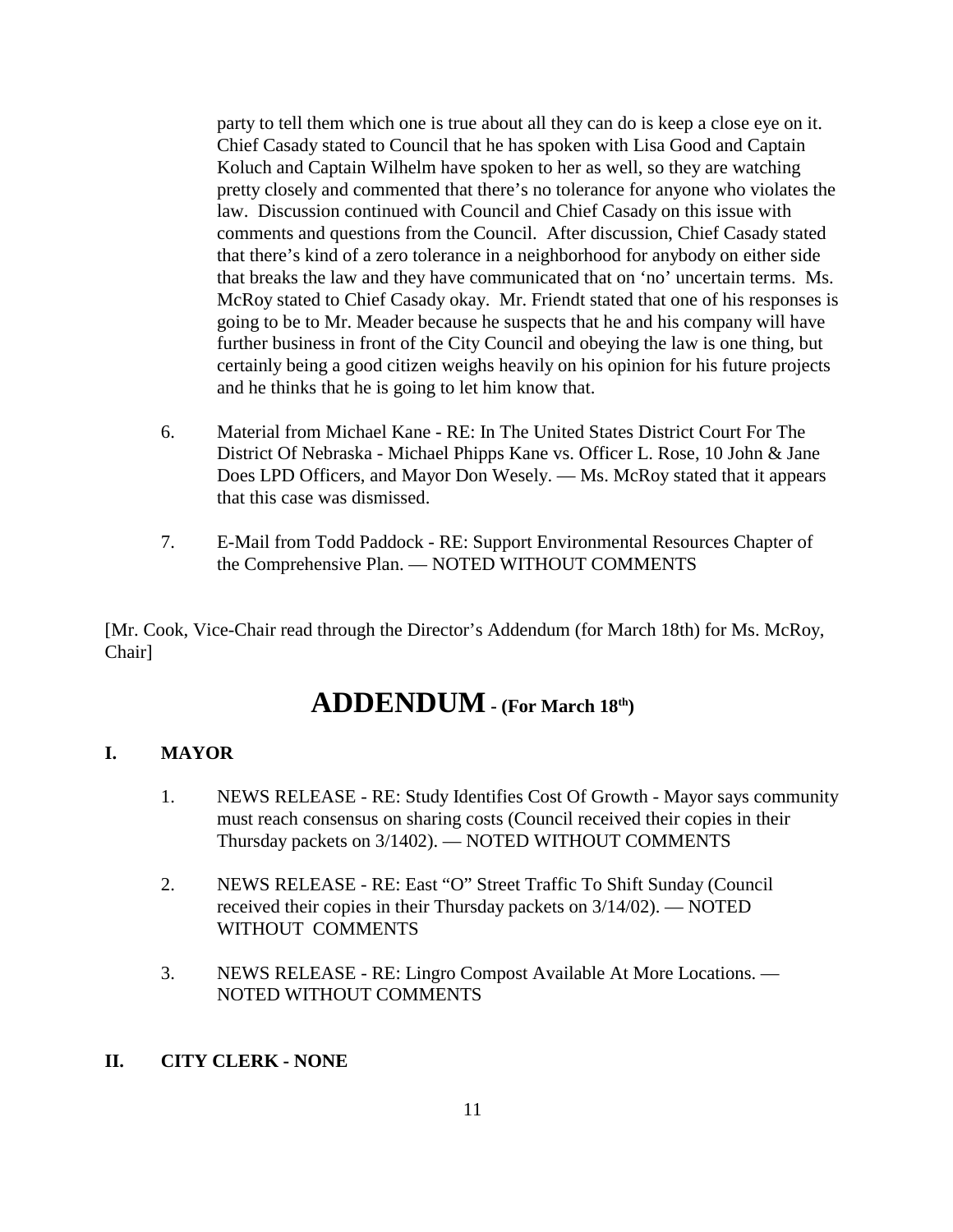#### **III. CORRESPONDENCE**

## **A. COUNCIL REQUESTS - NONE**

## **B. DIRECTORS AND DEPARTMENT HEADS** - **NONE**

#### **C. MISCELLANEOUS**

- 1. E-Mail from Don Eisele, Vice-President of the Autumn Wood Board RE: Public hearing March 18, 2002 - Items #9 & #10 - 02R-37 and 02R-38 – Would like to go on record that they on the Autumn Wood Board are in agreement with these requests as amended. — NOTED WITHOUT COMMENTS
- 2. E-Mail from Claudia Reinhardt RE: Lincoln's Comprehensive Plan. NOTED WITHOUT COMMENTS
- 3. Letter from Ron Sisel RE: Change of Zone #3350 02-35 (Item #31 on the Agenda for 3/18/02). — Mr. Cook stated that this issue is in regards to the car dealers, which they discussed at a Pre-Council Meeting this morning.

Mayor Don Wesely stated to Council that he would like to follow up on the East "O" Street memo and commented that as crummy as people have been, he thinks it gets worse during the day, so they all will probably be getting calls about it and that's just the price of progress in his view. Allan Abbott stated to Council that he has been pleasantly surprised by the T.V. coverage, except for the led-ins which are always more positive than all of this stuff that whenever they talk to people its that they understand and it's been worth while, so the news coverage has not been real negative. Mr. Abbott stated to Council that they did of course get it down to the three lanes yesterday and the contractor wanted to do it starting at one minute after mid-night this morning, but they felt that would have not been the best time to have people out there restriping the lanes and everything, so they let them do it yesterday. Mr. Abbott stated to Council that there also has been as he understands it contact with the Health Department and the contractor has the authority now to work from he believes is 6:00 a.m. to 10:00 or 11:00 p.m. in order to get through, so there might again be some concerns expressed by the late hours of the noise. Mr. Abbott stated to Council that it is one of those projects that if they want to get it done as soon as possible they can't expect them to work from 8:00 a.m. to 4:30 p.m., so they need to work along that line. Discussion continued with Council, Allan Abbott and Ann Harrell on this issue with comments and questions from the Council.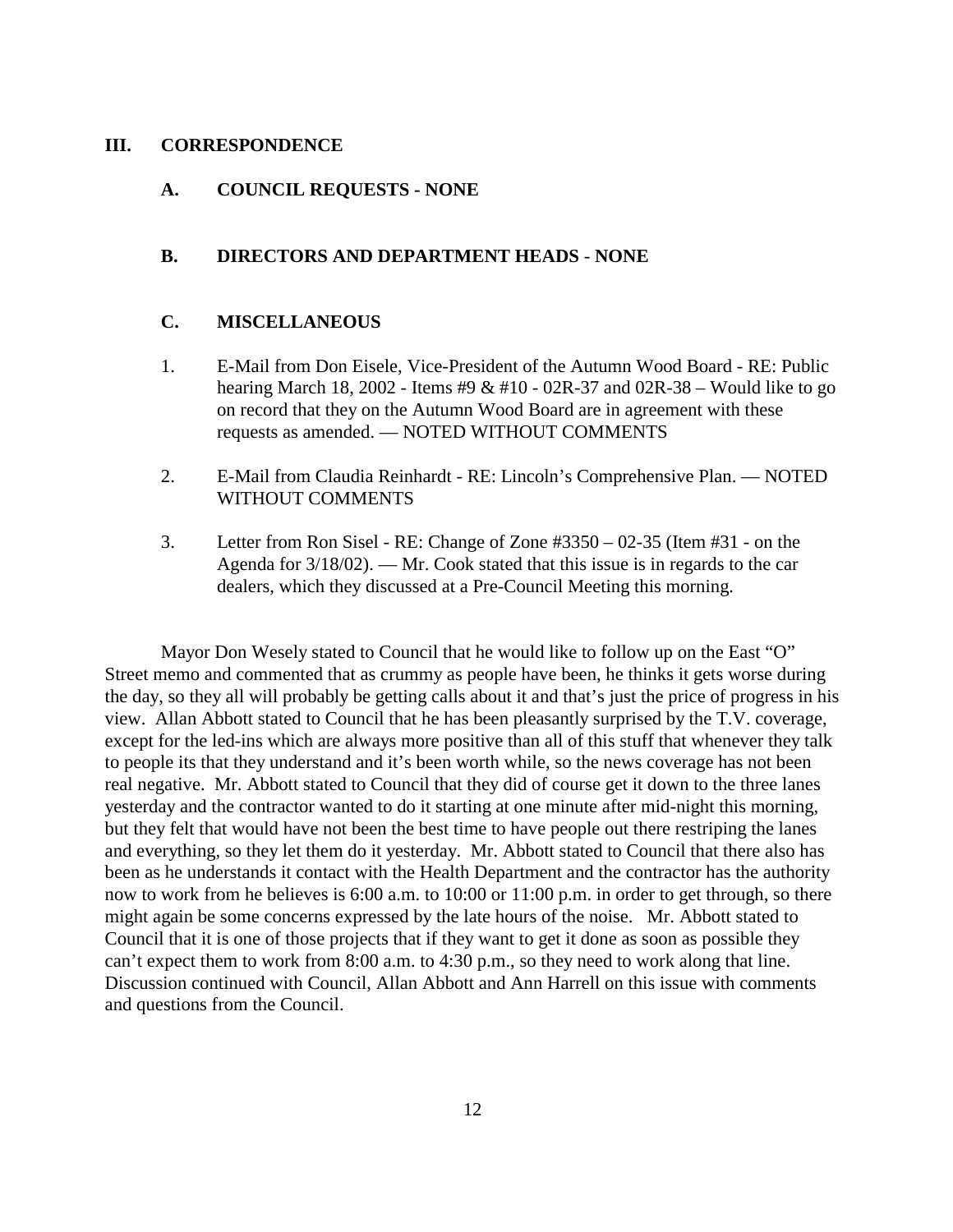#### **V. CITY COUNCIL MEMBERS**

#### **TERRY WERNER - NO COMMENTS**

#### **COLEEN SENG - NO COMMENTS**

## **GLENN FRIENDT - NO COMMENTS**

#### **ANNETTE McROY**

Ms. McRoy asked Ray Hill if there's a follow up to deal with the correspondence that's going back and forth in regards that they want to change some ordinance. Ms. McRoy stated to Mr. Hill that it is in his letter that he said they were working on it and there's a meeting on February  $22<sup>nd</sup>$  and she would like to talk with him to get an update on it as far as the street, trees, and sidewalks to be used for the land subdivision ordinance, which there was a meeting to discuss it. Ms. McRoy stated to Mr. Hill that she just wanted to know where they are with it, so may be after the Director's Meeting they can talk about it.

Ms. McRoy asked Chief Casady if he could call John Brown or his wife because they really want him to call them. Ms. McRoy stated to Chief Casady that she talked to Ms. Brown on Thursday at the Neighborhood Roundtable Meeting and she was telling her that they have information to help the Police out that people are not bringing stolen items to the Pawn Shops anymore that they are doing other things and they really want to work with the Police Department. Ms. McRoy stated to Chief Casady so if he could give them a call, she would really appreciate it. Chief Casady stated to Ms. McRoy 'sure'.

#### **JONATHAN COOK**

Mr. Cook stated that he went to the City website to see if there was a report for item #2 that is on the Council Agenda and it wasn't available a number of times. Mr. Cook asked if there was some problem with it. Diane Gonzolas stated to Mr. Cook that they've been having some problems with it and Darrell [Podany] has had some conversations with LaKesia [Peoples-Jones] as well and she is not sure exactly what the problem is on it. Darrell Podany stated to Mr. Cook that the links haven't been established between data and the website. Ms. Gonzolas stated to Mr. Cook that LaKesia is working on it, but it is kind of a reoccurring problem. Mr. Cook stated to Ms. Gonzolas that the entire website wasn't available. Ms. McRoy stated that they had a City server that wasn't available. Ms. McRoy stated that she couldn't connect and she had the same problem last week. Ms. Gonzolas stated to Council that is Information Services and she will give Doug Thomas a call and see what the situation is on it. Mr. Cook commented that it is a good thing that they have all of this paper as a back up.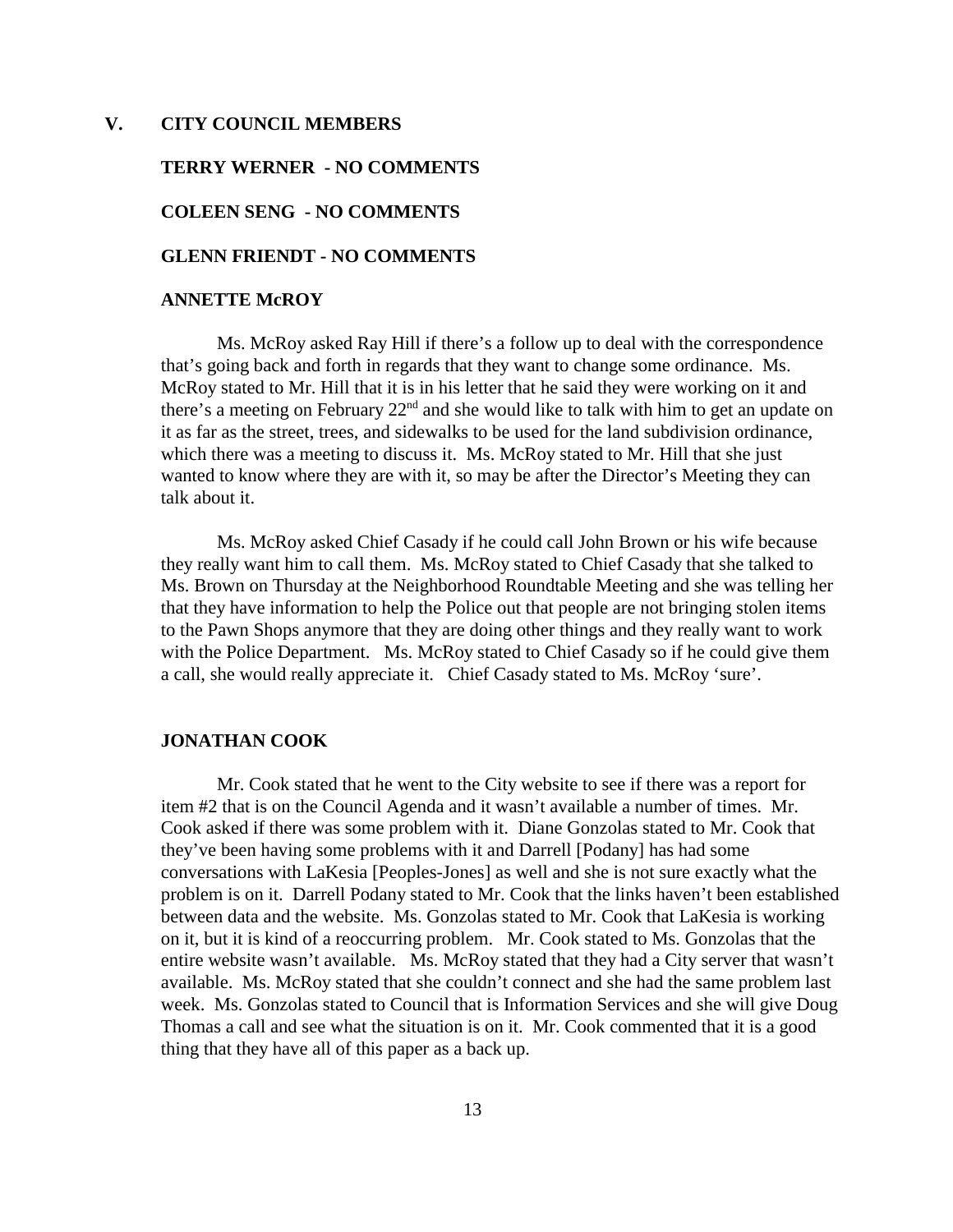Mr. Cook asked if anyone seen the article on 'Legislative Chicanery' in the "World Herald" regarding our Stormwater Bill. Mr. Cook stated that he doesn't know how others review it and asked if it was basically some sort of genetic engineering operation to remove the contents of the bill and put in theirs. Mayor Wesely stated to Mr. Cook that happens many of times. Mr. Cook commented to Mayor Wesely so that's normal procedure, but they think it is something new. Mayor Wesely stated to Mr. Cook 'yes'. Mr. Cook stated to Mayor Wesely okay.

Mr. Cook stated that in regards to the lighting for parking lots and indicated that he actually should have mentioned this when they were going through the Addendum since that's the major point in this letter and stated to Nicole Fleck-Tooze that she was going to get them something on it, right. Nicole Fleck-Tooze stated to Mr. Cook that they talked about it and she thinks what they said last week as they discussed it that it was an issue of whether or not they were meeting the code, but she can certainly get him something on it. Ms. Tooze stated to Mr. Cook that she wasn't going through and looking at what their standards were, but if he would like some further information they could lay out what the standards are for it. Discussion continued with Council, Nicole Fleck-Tooze, Mike Merwick and Lynn Johnson on this issue with comments and questions from the Council. After discussion, Nicole Fleck-Tooze stated to Mr. Cook what they will do is work with the Building & Safety Department and the Planning Department on it and they will lay out what the standards are for car lots and get that information to them.

Mr. Cook stated that he has a question about Group Homes and asked if somebody comes in to set up a group home under the conditional permit process is the Building  $\&$ Safety Department the one that checks to make sure that they met the conditions. Mike Merwick stated to Mr. Cook that they have to meet the zoning ordinance and they do go out and they have to have a permit to operate a group home, so there is a process to go through for it. Mr. Merwick stated to Mr. Cook that they do have group homes all over the City and some of the group homes are in residential areas with nice houses and he thinks that is their biggest problem and where the biggest concern comes up. Mr. Cook stated to Mr. Merwick that for group homes unlike Health Care facilities or Child Care facilities and so on that it doesn't have to go through a public process that it just comes to him, they check it out and they give them a permit and that's it and the neighbors don't know necessarily about it. Mr. Merwick stated to Mr. Cook 'right'. Mr. Cook stated to Mr. Merwick that he received a complaint and maybe he will mention generally where it is at so he could find out for him. Mr. Merwick stated to Mr. Cook that he will pick the information up after the Director's Meeting today. Mr. Cook stated to Mr. Merwick okay. Discussion continued with Council and Mike Merwick on this issue. After discussion, Mr. Svoboda stated to Mr. Cook that he thinks Darrell Podany is already working on it and indicated that Darrell [Podany] has been in contact with her a couple of times now. Mr. Cook stated to Mr. Svoboda okay and indicated that he will talk to Darrell [Podany] about it.